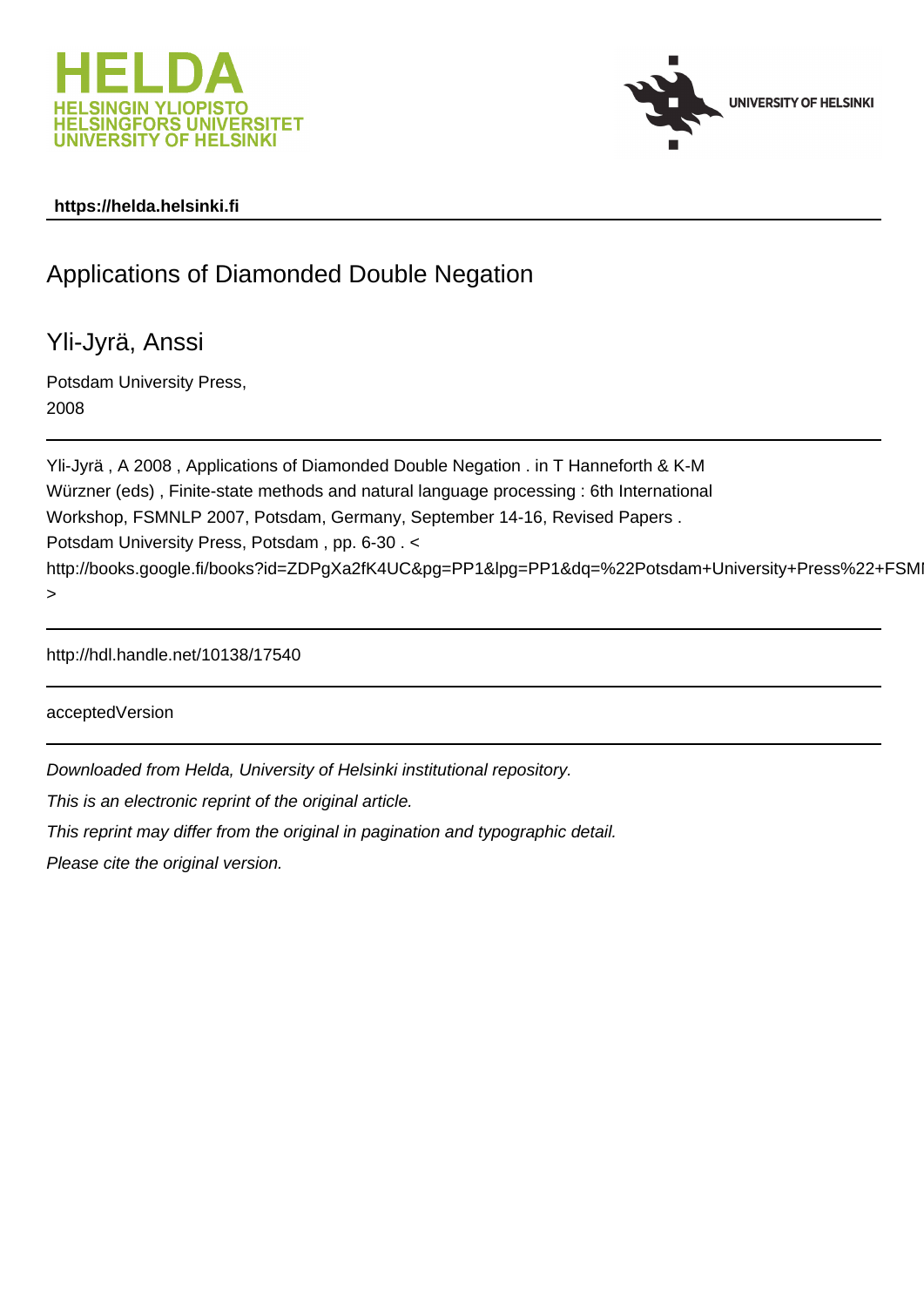# Applications of Diamonded Double Negation

Anssi Yli-Jyrä

Department of General Linguistics, University of Helsinki, Finland

Abstract. Nested complementation plays an important role in expressing counter- i.e. star-free and first-order definable languages and their hierarchies. In addition, methods that compile phonological rules into finite-state networks use double-nested complementation or "double negation". This paper reviews how the double-nested complementation extends to a relatively new operation, generalized restriction (GR), coined by the author (Yli-Jyrä and Koskenniemi 2004). This operation encapsulates a double-nested complementation and elimination of a concatenation marker, diamond, whose finite occurrences align concatenations in the arguments of the operation. The paper demonstrates that the GR operation has an interesting potential in expressing regular languages, various kinds of grammars, bimorphisms and relations. This motivates a further study of optimized implementation of the operator.

# 1 Introduction

The goal of this paper<sup>1</sup> is to advocate implementation and optimization of a nonclassical regular operation – generalized restriction. This operation augments a double-nested complementation in a very useful way.

Algorithms for complementation are not among the most famous operators in finite-state toolkits due to various reasons that that include (i) the need to define the universal language, (ii) the need to determinize the automaton with a possibly exponential construction and (iii) the absence of weights in the resulting automaton.

Complementation has an important role in generalized star-free expressions and hierarchies characterizing star-free languages. Generalized star-free expressions consist of finite languages, concatenations and the Boolean operators, including complementation that assumes the universal language. They describe the counter-free *i.e.* star-free languages  $[1,2]$ . These languages are also characterized with the dot-depth hierarchy [3] and first order logic with linear order  $(FO[\leq])$  [4]. It is also known that typical regular string set expressions in language technology can be reduced to star-free expressions [5].

In addition, complementation is an important operation in finite-state morphology, where it is used to compile conditional rules into automata. In the early finite-state accounts of morphology, phonological rules were compiled manually into transducers. Johnson [6] sketched in 1972 how to obtain finite-state transducers (and bimachines) directly from rules. In 1981, Kaplan and Kay presented

 $1$  The original title of this invited paper was *The Hidden Jewels of Double Negation*.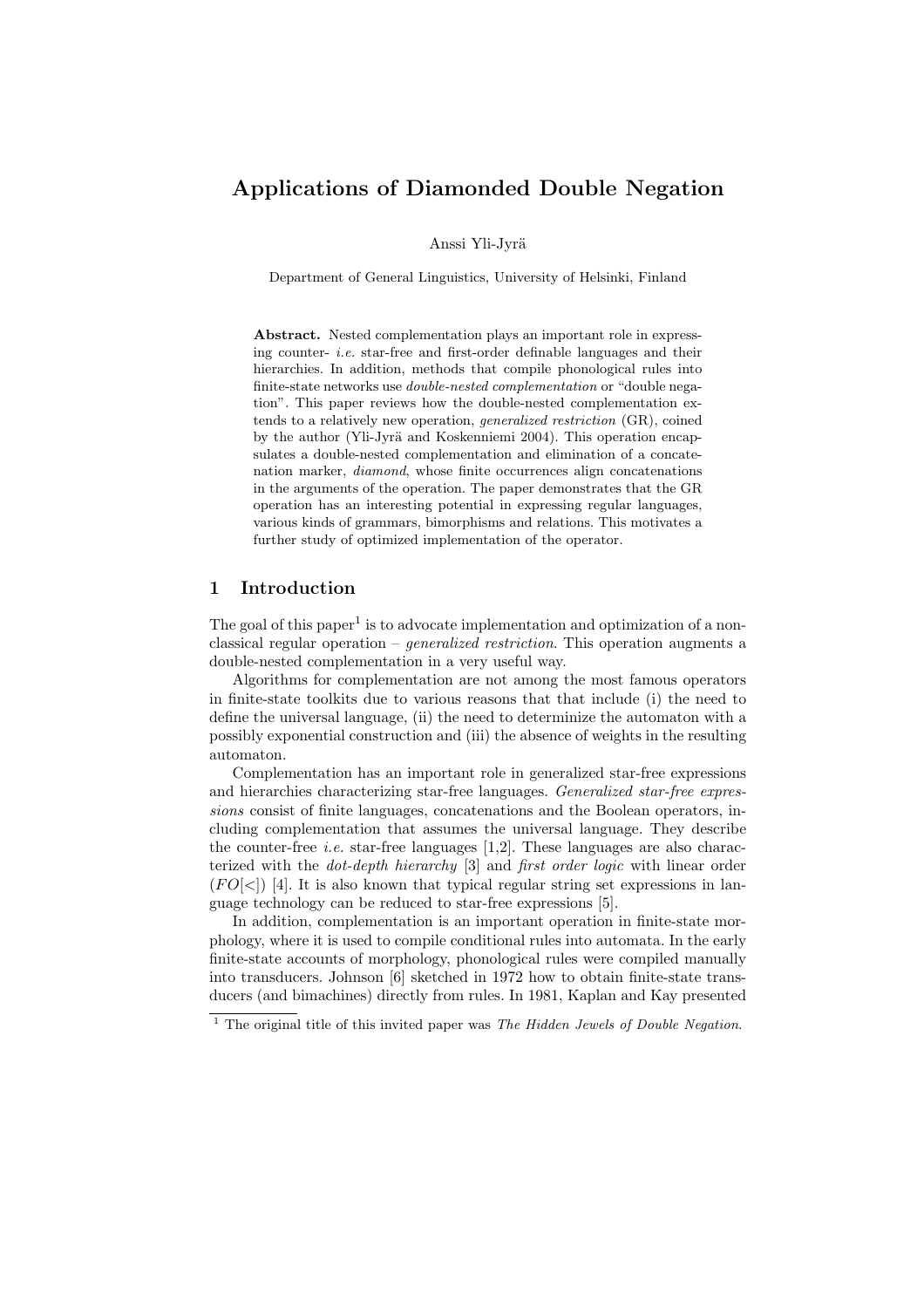another approach to compilation of generative phonological rules descriptions [7]. A bit later, rules of the classical Two Level (TWOL) model [8] and its early implementations were at first hand-compiled. In these circumstances, Kaplan discovered the relevance of *double-nested complementation* [7]. According to a recent interview (Kaplan, p.c., 2007), back then his eureka was: "Everything must be [a] double negation!"

Roughly two decades later the author discovered [9] how to combine doublenested complementation with special markers (diamonds) that occurred only a specified number of times (typically twice) in hidden strings. This extension is called generalized restriction (GR) because it generalizes the semantics of the context restriction rule of the TWOL model. The new operator has many applications in linguistic finite-state formalisms.

By surveying the applications of the operation, the paper argues that the operator is a versatile and practical tool for finite-state grammar construction.

The Structure of the Paper The notational preliminaries are in Section 2. Section 3 contains introduction to implication rules in finite-state phonology and morphology. Section 4 introduces diamonds and generalized restriction. Sections 5, 6, 7, 8, 9 tell about their applications in constraint systems, combinatorial systems, bracketed systems, bimorphisms, and optimality theoretic systems, respectively. Section 10 discusses a measure of locality in nested generalized restriction. A case example of the possible optimizations is elaborated in Section 11 and the paper is concluded by Section 12.

# 2 Preliminaries

We assume the reader is familiar with classical results on the connection between closure properties of deterministic and non-deterministic automata and those of regular languages. Apart from Section (7.2), all string sets in this paper are regular languages.

Let  $A_1$ ,  $A_2$  be sets of symbols. Let U and V be languages over  $A_1$ . We assume that the reader is familiar with regular languages and the basic regular operations: concatenation UV, intersection  $U \cap V$ , union  $U \cup V$ , asymmetric difference  $U\backslash V$ , complementation  $\overline{U}$ , Kleene's star  $U^*$ , and Kleene's plus  $U^+$ . Let  $U^0 = U^{\leq 0} = \epsilon$  and let  $U^k$  and  $U^{\leq k}$ , where  $k > 0$ , denote respectively the languages  $UU^{(k-1)}$  and  $(\epsilon \cup U)U^{\leq (k-1)}$ . The *local*  $A_2$ -closure of U is the relation  $f_{A_2}:A_1^* \to A_1^*$  defined as  $f_{A_2}(U) = \{f(a_0)f(a_1)...f(a_{m-1}) \mid a_0a_1...a_{m-1} \in U \land$  $a_0, a_1, \ldots, a_{m-1} \in A_1$  where  $f(a) = a^*$  for every  $a \in A_2$ , and  $f(a)=a$  otherwise. The *elimination* of symbols  $A_2$  in language U is the function  $d_{A_2}(U) = f_{A_2}(U)\setminus$  $A_1^* A_2 A_1^*$ . If r is a binary relation, its inverse is denoted by  $r^{-1}$ .

Notation  $A_1:A_2$  denotes alphabet  $\{a_1:a_2|a_1 \in A_1, a_2 \in A_2\}$ . Set  $\Pi$  is called the *total pivot alphabet*. Its every element is a character pair a:b and it is closed in such a way that  $a:a,b:b \in \Pi$  for all  $a:b \in \Pi$ . The *diamond alphabet* M contains markers  $\circ_0:\circ_0,\circ_1:\circ_1,\circ_2:\circ_2,\ldots,\circ_s:\circ_s$  and it is disjoint from  $\Pi$ . An identity pair  $a:a \in (\Pi \cup M)$  is often written simply as symbol a.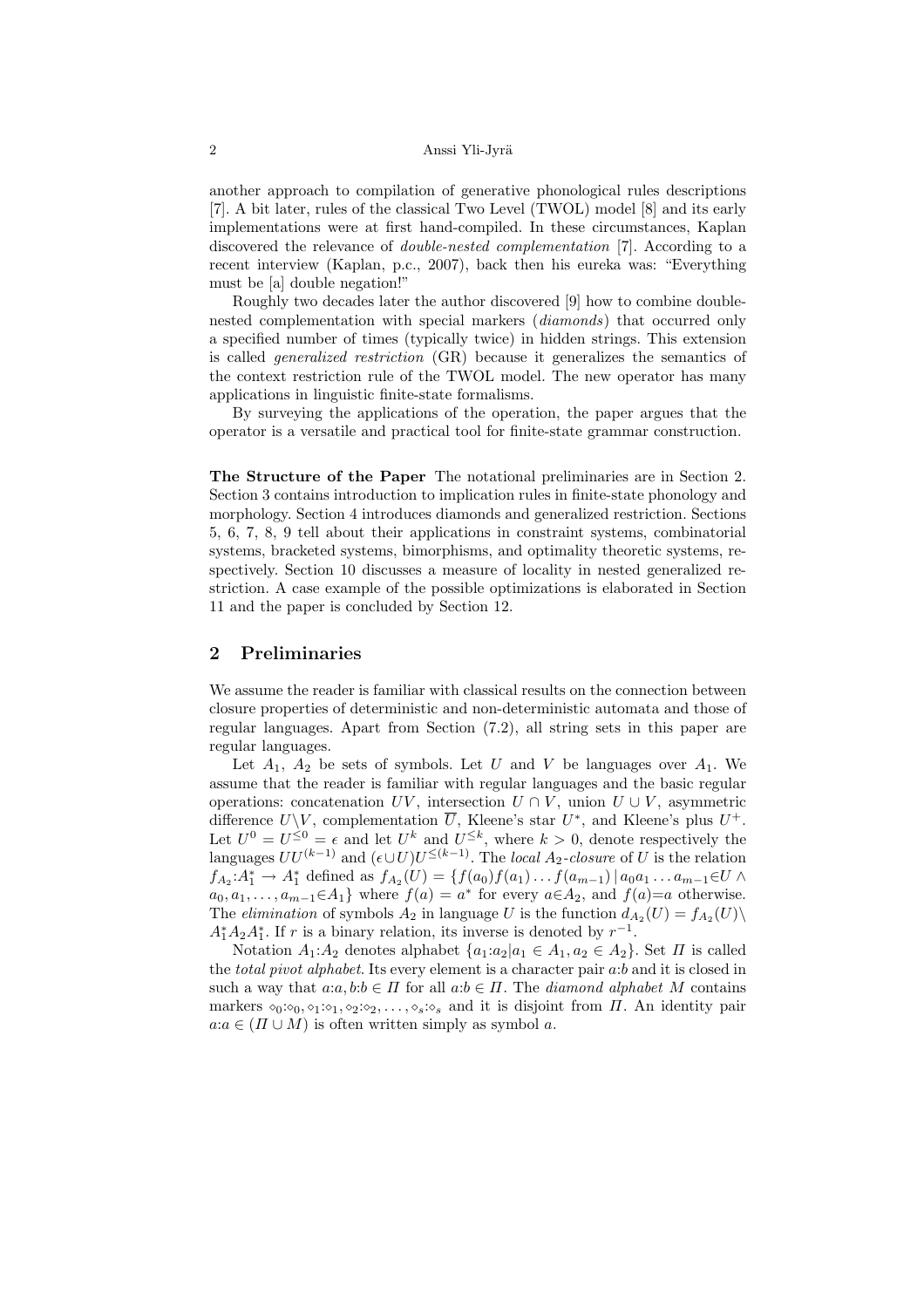The null string is denoted by  $\epsilon$ . We often denote set  $\{u\}$ , where  $u \in A_1^*$ , by  $u$ . The length of string u is denoted by |u|. A sequence  $u = a_0 : b_0 a_1 : b_1 ... a_{m-1} : b_{m-1}$  $\subseteq (A_1:A_2)^*$  is called a *symbol-pair string* and analyzed alternatively as a string pair  $(x_1, x_2) = (a_0a_1 \ldots a_{m-1}, b_0b_1 \ldots b_{m-1})$ . Pair  $(x_1, x_2)$  can be denoted by  $x_1:x_2$  if  $|x_1|=|x_2|$ . In such a pair,  $x_1$  is called the *input string* and  $x_2$  is called the output string.

Disjoint sets  $B_L \subseteq \Pi$  and  $B_R \subseteq \Pi$  have the same cardinality and they are called the *left* and the *right bracket alphabets*, respectively. Set  $B_L$  contains at least symbols  $\lt_1, \lt_2, \lt_{v}, \lt_{\text{NP}}, \lt_{\text{VP}}, \lt_{\text{SUBJ}}$ ,  $\lt_{\overrightarrow{\text{SUBJ}}}$ , and set  $B_R$  contains at least symbols  $\sum_{1} \sum_{\nu} \sum_{\nu} \sum_{\nu} \sum_{\nu} \sum_{\nu} \sum_{\nu} \sum_{\nu}$ ,  $\sum_{\nu} \sum_{\nu}$ , Let  $B = B_L \cup B_R$  and  $B_i = {\{\langle i, \rangle_i\}}$ .

Let  $0:0 \in \Pi$  be a representative for the empty string  $\epsilon$ . The *input and output* projections  $\pi_1, \pi_2 : \Pi^* \to \Pi^*$  are defined as  $\pi_1(X) = \{d_0(x_1): d_0(x_1) | x_1 : x_2 \in X\}$ and  $\pi_2(X) = \{d_0(x_2): d_0(x_2) | x_1 : x_2 \in X\}$ . Let  $I = \pi_1(\Pi)$  and  $\Sigma = I \backslash B$ .

# 3 Two Historically Important Implication Operators

Variations of production, alternation and constraint rules in linguistics have a close relationship to logical implications. In propositional logic, material implication can be expressed with a disjunction with only one negation:  $a \rightarrow b = (\neg a) \lor b$ . A double negation occurs in de Morgan's law:  $a \vee b = \neg(\neg a \wedge \neg b)$ . By combining these equivalences, we obtain a double negation with conjunction:

$$
a \to b = \neg((\neg\neg a) \land \neg b) = \neg(a \land \neg b). \tag{1}
$$

#### 3.1 Kaplan's if-then Operators

The introduction quoted Ronald Kaplan's spontaneous eureka "everything must be a double negation" (p.c., 2007). His words crystallize the following discovery: Choosing Equation (1) instead of equation  $a \to b = (\neg a) \lor b$  is a very useful choice when implications in finite-state phonology are compiled into automata: Equation  $(1)$  can be varied by replacing the conjunction with concatenation – a conjunction of a prefix and a juxtaposed suffix in a string.

Equation (1) resembles Kaplan's  $if$ -then operators [7] that take two argument languages  $P, S \subseteq \Pi^*$ :

$$
if-P-then-S(P, S) \stackrel{\text{def}}{=} \overline{P\overline{S}} = (\Pi^* \backslash P(\Pi^* \backslash S))
$$
\n(2)

$$
if-S-then-P(P,S) \stackrel{\text{def}}{=} \overline{PS} = (\Pi^* \setminus (\Pi^* \setminus P)S) \tag{3}
$$

$$
P\text{-}iff\text{-}S(P,S) \stackrel{\text{def}}{=} \text{if-}P\text{-}then\text{-}S(P,S) \cap \text{if-}S\text{-}then\text{-}P(P,S). \tag{4}
$$

#### 3.2 Compound Context Restriction

Definition Koskenniemi [8] employs in his Two-Level Grammar a constraint rule called context restriction. This rule type involves two-way context conditions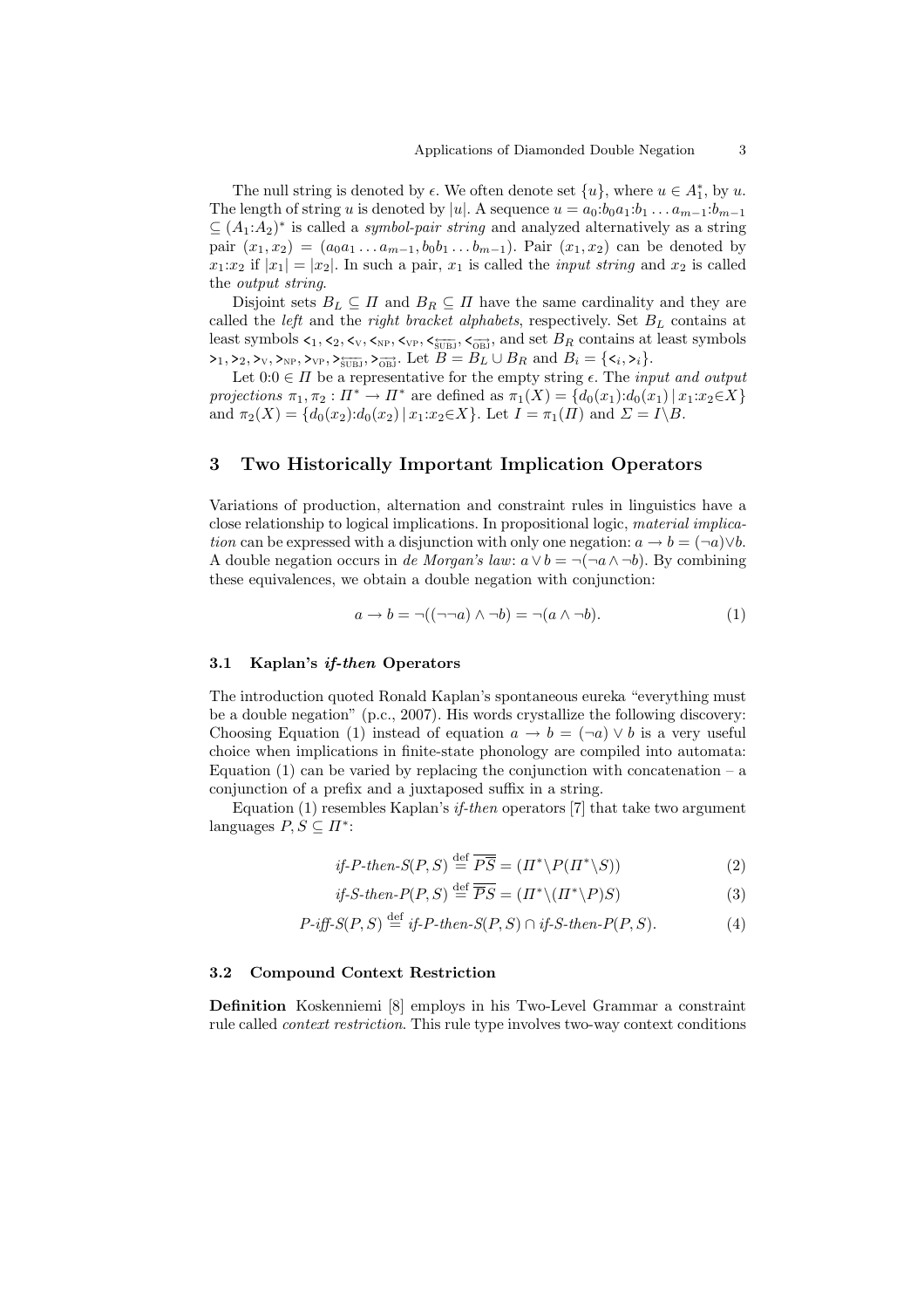such as  $\#L_R\#$  whose alternative forms are related by the following equivalences:

$$
\dots \_\dots \Leftrightarrow \dots \in \_ \epsilon \dots; \qquad \# \Pi^* \mathcal{L} \_ \dots \Leftrightarrow \mathcal{L} \_ \dots; \qquad \dots \_ R \Pi^* \# \Leftrightarrow \dots \_ R. \tag{5}
$$

If the rule has several two-way contexts, it is called a compound context restriction (CCR) [7] and written as

$$
X \Rightarrow \#L_1 = R_1 \#, \dots, \#L_n = R_n \#.
$$
\n<sup>(6)</sup>

**Semantics** In Rule 6, languages  $X, L_i, R_i \subseteq \Pi^*$ , for every  $i \in \{1, 2, ..., n\}$  are called, respectively, the *center*, the *left context i* and the *right context i*. The rule denotes the largest subset of  $\Pi^*$  where every occurrence of factor  $x \in X$  splits the whole string into three parts  $v, x, y$  in such a way that there is at least one i such that  $v \in L_1$  and  $y \in R_1$  [7].

The if-then operators provide an easy solution to the exact compilation of simple (i.e. 1-context) context restriction [7,8]:

$$
X \Rightarrow \#L_1 \_ R_1 \# \stackrel{\text{def}}{=} \text{if-S-then-P}(L_1, X \Pi^*) \cap \text{if-P-then-S}(\Pi^* X, R_1). \tag{7}
$$

Underlying Complexity In contrast to the simple context restriction, CCR is very combinatorial. Since there are n two-sided contexts, there are  $2<sup>n</sup> - 1$ potential ways in which at least one two-sided context  $\#L_i = R_i \#$  surrounds each occurrence of the factor  $x \in X$ . Each context can fail to be satisfied on its left, right or both sides, *i.e.* there are  $3<sup>n</sup>$  potential ways in which too many of the  $2n$ context parts can be missing.

There are  $(m + 1)(m + 2)/2$  factors in an *m*-character string. The center can properly embed to itself  $(e,q, \text{bcd} \cup \text{c})$ , embed to and be aligned with itself  $(e,q.$  bc<sup>+</sup>), or self-overlap (e.g. bc ∪ cd). According to the given semantics of  $CCR, all instances of  $X$  must be surrounded by a context. Even if the occur$ rences of factors  $x_1, x_2 \in X$  were embedded or overlapping, their contexts should independently satisfy the context restriction.

Approximate Formulas Traditionally, the correct semantics has only been approximated in the previously described implementations of the context restriction operator: Karttunen et al. [10] and Kaplan and Kay [7] mark the occurrences of center factors of CCR using a concatenation closure of constrained regions. That does not work, however, if center  $X \subseteq \Pi^*$  is not a subset of  $\Pi$ . Grimley-Evans et al. [11] mark a contiguous sequence of center factors. The method assumes that the applications of the rule are in consecutive and non-overlapping ranges of positions. A method by Kempe (p.c., see the appendix of [9]) replaces in an auxiliary tape all center occurrences that have a valid context and verifies that there is no occurrence of center that has not been replaced.

Yli-Jyrä and Koskenniemi [9] survey a number of approximate formulas. In fact, there are real examples of rules where all known approximate methods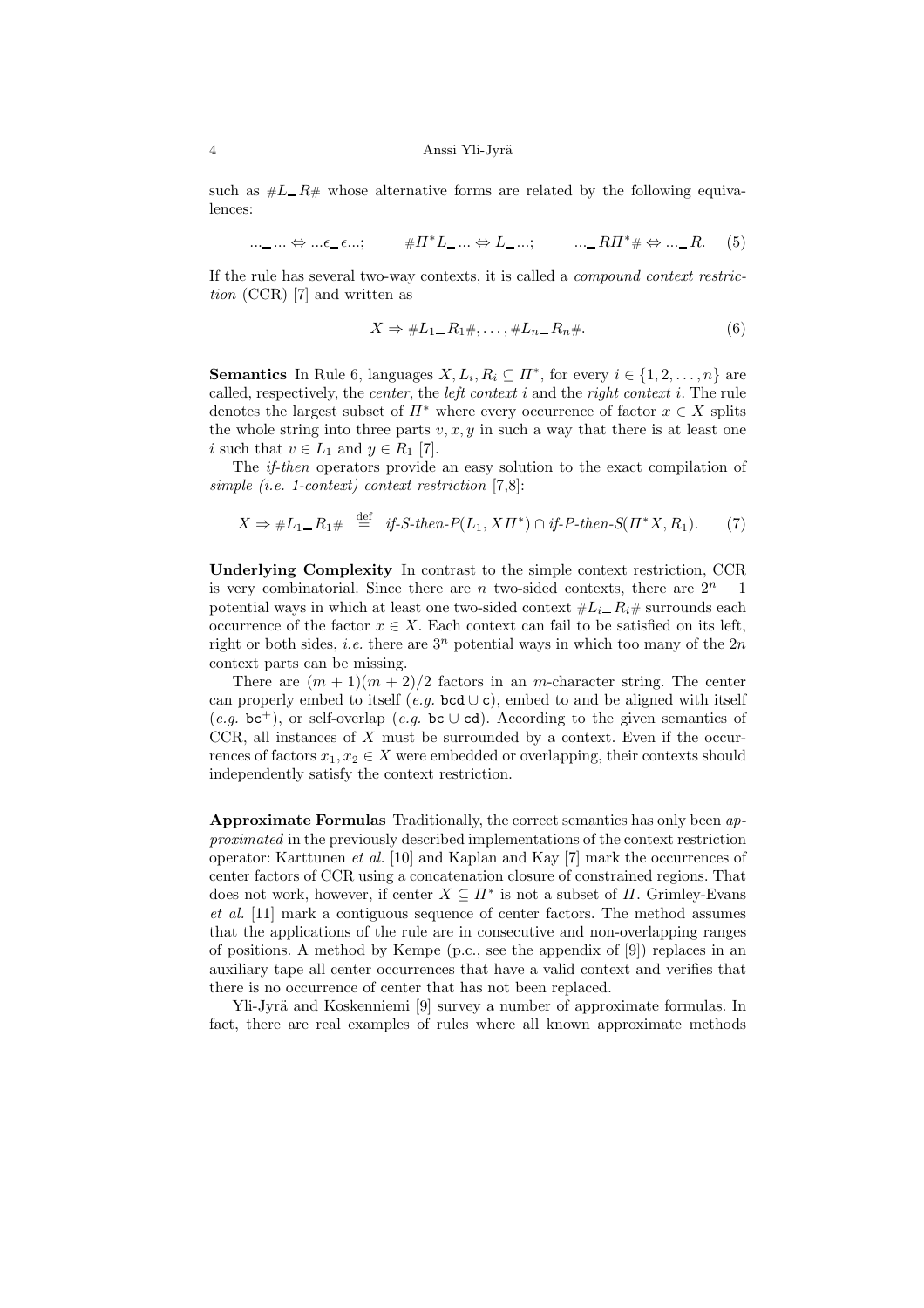fail [5]. Pasi Tapanainen's program RuleCompile, still in use in 1998, produced output that has not been shown incorrect, but it is possible that it is based on a very good approximate algorithm.

### 4 First-Order Logic and Diamonds

#### 4.1 Context Restriction

With Star-Free Operators A correct formula for two-context context restriction was published independently by two authors: (i) Dale Gerdemann (see the appendix of  $[9]$ ), and  $(ii)$  the current author  $[5,9]$ . The first formula was like this:

$$
X \Rightarrow \#L_1 = R_1 \#, \#L_2 = R_2 \# \stackrel{\text{def}}{=} \nif-P\text{-}then-S(\Pi^* X, R_1 \cup R_2) \cap if-S\text{-}then-P(L_1, X(R_1 \setminus R_2)) \cap \nif-S\text{-}then-P(L_2, X(R_2 \setminus R_1)) \cap if-S\text{-}then-P(L_1 \cup L_2, X(R_1 \cap R_2)).
$$
\n(8)

The second solution [5] handles any number of contexts, but it involves a starfree expression whose size is exponential to n. This motivates the search for a better compilation method.

It is remarkable that these compilation methods for CCR are based on concatenation and Boolean operations, i.e. star-free operations. Star-free operations are closely related to finite model-theory and first-order logic in particular. To study this connection in depth, we can assume that languages  $X, L_1, R_1, \ldots$ ,  $L_n, R_n$  are star-free.

With Position Variables In the *first-order logic with linear order, FO* $\leq$ , we can interpret formulas over a finite string  $w = \langle c_0,c_1,\ldots,c_{m-1}\rangle$ . Denote  $c_i$  with w[i] and denote substring  $c_i c_{i+1} \ldots c_{j-1}$  with w[i, j], where  $0 \le i \le j \le m$ . Variables  $i, j, k, \dots \in \mathbb{N}$  specify string positions and they have to be bound in complete  $FO[<]$  sentences.

The occurrence of symbol  $c \in \Pi$  in position  $i \in \mathbb{N}$  is described by predicate  $\phi_c(i, i + 1)$  that is true if and only if  $i < m$  and  $w[i] = c$ . The substring  $c_b c_{b+1} \ldots c_{e-1} \in \Pi^*$  is described by formula  $\phi_v(b, e) = \phi_{c_b}(b, b+1) \wedge$  $\phi_{c_{b+1}}(b+1,b+2) \wedge \cdots \wedge \phi_{c_{e-1}}(e-1,e)$ . The universal language over alphabet  $\Pi$ is described by formula  $\phi_{\Pi^*}(b,e) = (\forall b \le i \le e-1) \vee_{c \in \Pi} \phi_c(i,i+1)$ . Let U and V be languages over  $\Pi$ . The *concatenation* of languages  $U$  and  $V$  is described by formula  $\phi_{UV}(b,e)=\exists i(\phi_{U}(b,i) \wedge \phi_{V}(i,e))$ . The *union* of languages U and V is described by formula  $\phi_{U\cup V}(b,e)=\phi_U(b,e)\vee \phi_V(b,e)$ . The *intersection* of sets U and V is described by formula  $\phi_{U\cup V}(b,e) = \phi_U(b,e) \wedge \phi_V(b,e)$ . The asymmetric difference  $U\backslash V$  is described by formula  $\phi_{U\backslash V}(b,e)=\phi_U(b,e)\wedge \neg \phi_V(b,e)$ .

For all star-free expressions p over alphabet  $\Pi$ , a corresponding  $FO<|$  expression can be constructed by collecting it recursively from the expression tree of p. String w matches the expression p if sentence  $\phi_p(0, |w|)$  is true.

If  $\phi_X(b,e), \phi_{L_1}(b,e), \phi_{R_1}(b,e), \ldots \phi_{L_n}(b,e), \phi_{R_n}(b,e)$  are formulas describing star-free languages  $X, L_1, R_1, \ldots, L_n, R_n$ , then Rule 6 is described as set

$$
\{w \in \Pi^* \mid \neg \exists 0 \le i \le j \le |w| [\phi_X(i,j) \land \neg \lor_{i=1}^n (\phi_{L_i}(0,i) \land \phi_{R_i}(j,|w|))]\}.
$$
 (9)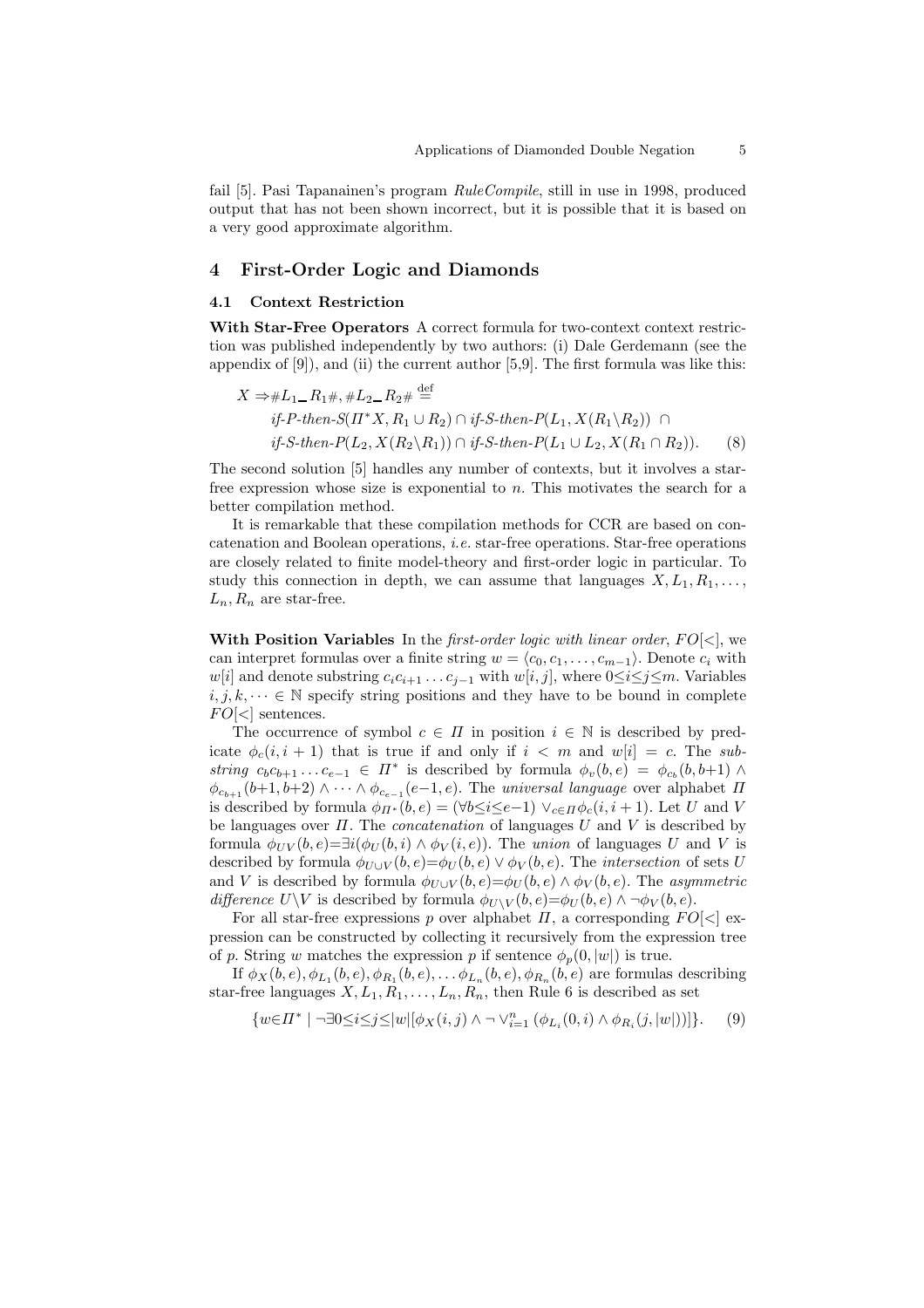With Range Variables The signature of  $FO<$  can be extended with position range variables  $\mathbf{v}, \mathbf{x}, \mathbf{y}, \dots \in \mathbb{N} \times \mathbb{N}$  each of which is a pair of type  $[b, e]$  where  $b \leq e$ . The variables denote substrings  $w[b_{\mathbf{v}}, e_{\mathbf{v}}], w[b_{\mathbf{x}}, e_{\mathbf{x}}], w[b_{\mathbf{y}}, e_{\mathbf{y}}], \dots$  Expression  $\mathbf{x} \in X$  denotes formula  $\phi_X(b_\mathbf{x},e_\mathbf{x})$ . If  $e_\mathbf{v}=b_\mathbf{x}$ , the concatenation of substrings denoted by ranges **v** and **x** is denoted by range  $[b_{v}, e_{x}]$  and expressed as **vx**. Equivalence **v**=**x** denotes formula  $b_v = b_x \wedge e_v = e_x$ . The language of expression 6 is described as set

$$
\{w \in \Pi^* \mid \neg \exists \mathbf{v}, \mathbf{x}, \mathbf{y}[\mathbf{w} = \mathbf{v}\mathbf{x}\mathbf{y} \land \mathbf{x} \in X \land \neg \lor_{i=1}^n (\mathbf{v} \in L_i \land \mathbf{y} \in R_i)]\}.
$$
 (10)

With MSO Logic The logic  $FO[<]$  captures only star-free languages. In order to handle all regular operands, we should extend the logic with monadic secondorder (MSO) quantifiers [12,13]. In contrast to Vaillette [14] who makes extensively use of MSO when describing various rules we could maintain the structure of the first-order formula (10) and employ MSO quantifiers only the internal structure of subformulas  $\phi_X(b,e)$ ,  $\phi_{L_1}(b,e)$ ,  $\phi_{R_1}(b,e)$ , ...  $\phi_{L_n}(b,e)$ ,  $\phi_{R_n}(b,e)$ .

#### 4.2 Diamond

As an alternative to an MSO-based semantics, we can use the closure properties of regular languages and transform Formula 10 into regular operations. Like MSO logic, a method based on regular operators is not limited to the case where the operators are star-free.

Our ad hoc transformation is based on an encoding that eliminates individual range variables. We observe that inside the scope of quantification  $\exists v, x, y$ , the quantified variables are restricted by condition  $w=vxy$ . In other words, string w is a concatenation of three substrings  $v = w[b_x, e_y], x = w[b_x, e_x],$  and  $y = w[b_x, e_y]$  $w[b_{y}, e_{y}].$ 

To indicate the parts of the string  $w \in \Pi^*$ , we use marked concatenation  $v \diamond_1 x \diamond_1 y$  where  $\diamond_1 \notin \Pi$ . A membership test  $x \in X$  will be implemented as condition  $v \circ_1 x \circ_1 y \in W$  where  $W = \prod^* \circ_1 X \circ_1 \Pi^*$ . Similarly, the condition  $\mathbf{v} \in L_i \wedge$  $\mathbf{y} \in R_i$  corresponds now to condition  $v \circ_1 x \circ_1 y \in W'_i$  where  $W'_i = L_i \circ_1 \Pi^* \circ_1 R_i$ . Subformula  $\phi(\mathbf{v}, \mathbf{x}, \mathbf{y}) = \mathbf{x} \in X \land \neg \lor_{i=1}^{n} (\mathbf{v} \in L_i \land \mathbf{y} \in R_i)$  thus becomes  $v \circ_1 x \circ_1 y \in C$ where  $C = W \setminus \bigcup_{i=1}^n W'_i$ .

To obtain concatenation as usual, we just eliminate the markers from marked concatenations:  $vxy = d_M(v \circ_1 x \circ_1 y)$ . This corresponds to quantifier elimination. Accordingly,  $d_M(C)$  denotes the set  $\{w \in \Pi^* \mid \exists v, x, y(w=vxy \land \phi(v,x,y))\}.$ It is now easy to see that Formula (10) corresponds to regular expression

$$
\Pi^* \backslash d_M(\Pi^* \circ_1 X \circ_1 \Pi^* \backslash \cup_{i=1}^n L_i \circ_1 \Pi^* \circ_1 R_i). \tag{11}
$$

The most obvious advantage of (11) is its linear size according to the number of contexts. Instead of a Boolean combination of  $2^n$  "double negations" as in (8), Formula (11) contains only one "double negation".

Expression (11) uses a marker symbol  $\circ_1$  that we call a *diamond*. If fact, we assume a marker alphabet M that contains  $\circ_1$  and other diamonds. Diamonds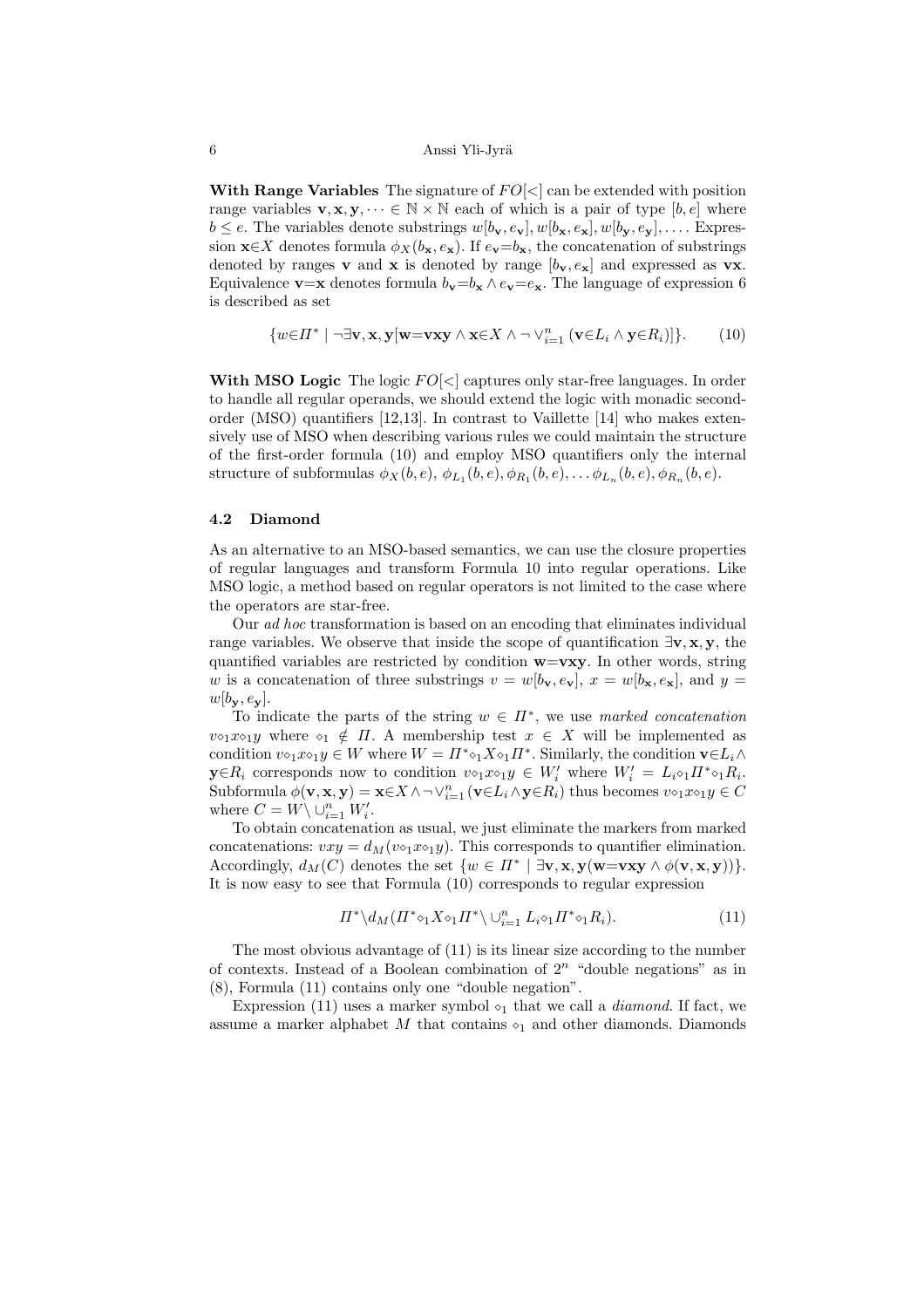differ essentially from auxiliary markers used by Kaplan and Kay [7]: the number of their occurrences in strings of  $C$  is constrained by an integer  $k$ . They also bear resemblance to pebbles in Ehrenfeucht-Fraisse games.<sup>2</sup>

#### 4.3 Generalized Restriction

Marked concatenations constitute the foundation for *generalized restriction op*erator  $(GR)$ , a new operation coined by the current author [9]. We define the GR operator now in a manner that is slightly more general in comparison to the original definition. The GR operator  $\stackrel{\prod,k,M}{\Rightarrow} 2^{(\Pi^*MH^*)^{\leq k}} \times 2^{(\Pi^*MH^*)^*} \to 2^{\Pi^*}$  is defined by the equation

$$
W \stackrel{\Pi,k,M}{\Rightarrow} W' \stackrel{\text{def}}{=} \Pi^* \backslash d_M(W \backslash W'). \tag{12}
$$

Languages  $W$  and  $W'$  are called in [15] the *generalized precondition* and the generalized postcondition, respectively. When  $M = \{ \circ \}$  and  $W, W' \subseteq (H^*M \Pi^*)^k$ for some  $k$ , the definition is essentially the same as originally.

First-Order Definability A regular expression describes a star-free language if (but not only if) its generalized star-height [16] is zero. The star-height is increased by such operators as Kleene's star. The universal language  $\Pi^*$  is only a short-hand for  $\emptyset$  and is therefore a neutral element for star-height. Compound context restriction preserves the star-height in regular expressions [5]. It is interesting to see whether the same property holds for generalized restriction.

Assume that the arguments of the GR operator are star-free. To prove that the operator does not increase the star-height, we first split its operands according to the number of diamonds:

$$
[W \stackrel{\Pi,k,M}{\Rightarrow} W'] = \cap_{i=0}^k [W_i \stackrel{\Pi,k,M}{\Rightarrow} W_i']
$$
  
where  $W_i = W \cap (\Pi^* M \Pi^*)^i$  and  $W_i' = W' \cap (\Pi^* M \Pi^*)^i$ . (13)

While it is possible that strings of  $W'$  contain more than  $k$  diamonds, it does not matter, because such strings does not affect the difference  $W\backslash W'$ . It now suffices to show that each sub-GR  $W_i \stackrel{\Pi,k,M}{\Rightarrow} W'_i$  preserves the generalized star-height. For this purpose, we split each sub-GR according to the diamond types used:

$$
[W_i \stackrel{\Pi, k, M}{\Rightarrow} W'_i] = \bigcap_{c_1 \in M} \cdots \bigcap_{c_k \in M} [U \stackrel{\Pi, k, M}{\Rightarrow} U'] \text{ where}
$$
  
 
$$
U = W_i \cap (\Pi^* c_i \Pi^* c_{i+1} \dots \Pi^* c_k \Pi^*); U' = W'_i \cap (\Pi^* c_i \Pi^* c_{i+1} \dots \Pi^* c_k \Pi^*).
$$
 (14)

Because  $U$  and  $U'$  are obtained respectively from star-free languages  $W$  and  $W'$  by star-free operations, they are also star-free. Again, it suffices to show

 $2$  Recently, Måns Hulden (p.c., 2008) has elaborated this marker-variable connection and added the likeness of predicate logic to regular expressions using named diamond-like markers.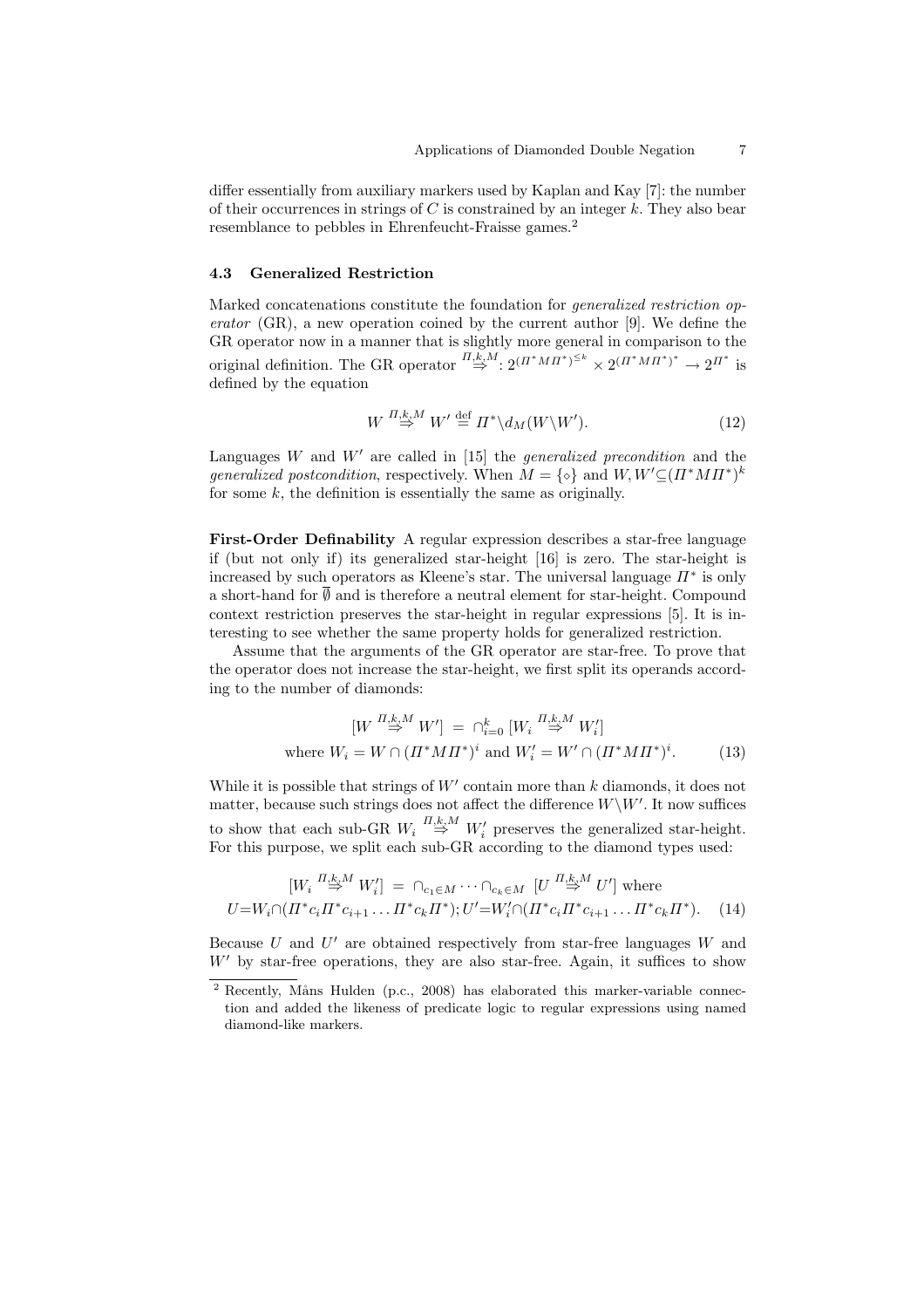that every sub-GR  $U \stackrel{\overline{H},k,M}{\Rightarrow} U'$  in this decomposition preserves the generalized star-height. This time, we assume there are finite decompositions of  $U$  and  $U'$ :

$$
U \stackrel{\overline{H},k,M}{\Rightarrow} U' = [U_1 \cup \ldots \cup_r \stackrel{\overline{H},k,M}{\Rightarrow} U_{r+1} \cup \ldots \cup_r]
$$
 where every  $U_i$  is of  
the form  $U_i = X_{i,0}c_1X_{i,1}c_1 \ldots c_kX_{i,k}$  in which  $c_1, c_2, \ldots, c_k \in M$ . (15)

In fact, there exists a decomposition like in Formula (15) because the strongly connected components in the automata recognizing  $U$  and  $U'$  do not contain diamond transitions and it is therefore easy to extract subautomata between the diamonds. All subautomata of the automata recognizing  $U$  and  $U'$  are counterfree because languages  $U$  and  $U'$  are star-free [2]. Accordingly, each component  $X_{i,j}$  corresponds to a counter-free subautomaton and is, thus, star-free and definable by an  $FO[<]$  formula  $\phi_{X_{i,j}}(b,e)$ .

Now, as we have split the original GR into sub-GRs, it suffices to show that every sub-GR  $[U_1 \cup \ldots U_r \stackrel{\Pi,k,M}{\Rightarrow} U_{r+1} \cup \ldots U'_p]$  is definable in  $FO[<]$ . This holds because we have the equation

$$
[U_1 \cup \ldots \cup_r \stackrel{\Pi, k, M}{\Rightarrow} U_{r+1} \cup \ldots \cup_r] = \{ w \in \Pi^* \mid \neg \exists \mathbf{x}_0, \mathbf{x}_1, \ldots, \mathbf{x}_k [\mathbf{w} = \mathbf{x}_1 \mathbf{x}_2 \ldots \mathbf{x}_k \land
$$

$$
(\vee_{i=1}^r \wedge_{j=0}^k \mathbf{x}_j \in X_{i,j}) \wedge \neg (\vee_{i=r+1}^p \wedge_{j=0}^k \mathbf{x}_j \in X_{i,j}) ] \}.
$$
 (16)

To conclude, the GR operation preserves the generalized star-height when the height of all its arguments is zero.

Problem 1. Is it possible to get a shorter proof by proving that deletion  $d_M$ :  $(\Pi^*MH^*)^* \to \Pi^*$  preserves the generalized star height when its domain is restricted to  $(\Pi^* M \Pi^*)^k$ ?

# 5 Application: Constraint Systems

Often finite-state grammars and rule compilation methods involve constraint relations that are either intersected or composed with other regular relations. The GR operator can be used to construct constraint languages. In addition, it is possible to combine conjunctive constraints so that only one GR operator is needed, or decompose the operator into a conjunction of layers in order to reduce the total count of states in automata. In this section, we will review these three uses of the operator.

#### 5.1 Simple Constraints

Let  $X \subseteq \Pi^*$  be a language that acts as a *constraint* such as in finite-state intersection grammar [17]. A constraint language  $X$  can be turned into its complement through the equation  $\overline{X} = [X \stackrel{\Pi,0,M}{\Rightarrow} \emptyset].$ 

Let  $X \subseteq \overline{\Pi^*}$  be a local grammar that describes forbidden patterns [18]. It can be compiled into as a constraint language  $\textit{nowhere}(X) \stackrel{\text{def}}{=} [I^* X I^* \stackrel{\textit{H},0,\textit{M}}{\rightarrow} \emptyset].$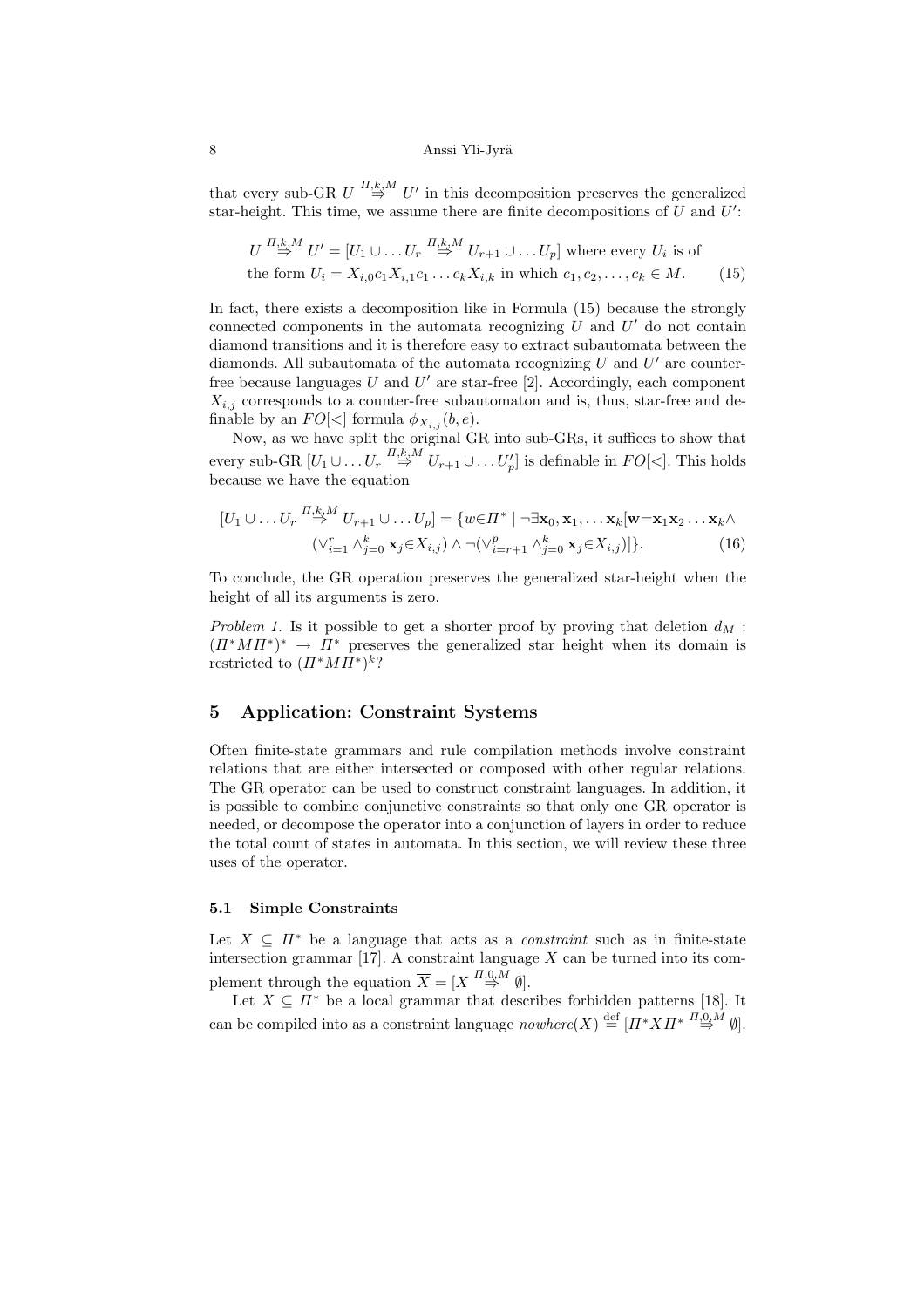The *center prohibition* rule [15] (denoted by  $\angle$  <=) bears some similarity to the nowhere operation and is defined by the equation

$$
[X/\langle\mathbf{S}^{\#}L_1 \mathbf{I} \mathbf{I}^{\#}, \dots, \#L_n \mathbf{I}^{\#}] \stackrel{\text{def}}{=} [\cup_{i=1}^n L_i \circ_0 X \circ_0 R_i \stackrel{\Pi,2,M}{\Rightarrow} \emptyset]. \tag{17}
$$

Yli-Jyrä and Koskenniemi [9] document how Kaplan's if-then operators are reduced to generalized restrictions: if-P-then- $S(P, S) = [P \circ_1 \Pi^* \stackrel{\Pi, 1, M}{\Rightarrow} \Pi^* \circ_1 S];$ if-S-then- $P(P, S) = [I^* \circ_1 S \stackrel{\Pi, 1, M}{\Rightarrow} P \circ_1 \Pi^*]; P \cdot i f f \cdot S(P, S) = [(P \circ_1 \Pi^* \cup \Pi^* \circ_1 S)$  $\overrightarrow{n_{\Rightarrow}}$  P<sup>0</sup><sub>1</sub>S. Generalized restriction captures also *compound context restric*tion (denoted by  $\Rightarrow$ ) and *coercion* (denoted here by  $\lt\lt\lt$  although [9] used  $\lt\gt$ ], through the equations

$$
[X \to \#L_1 - R_1 \# , \dots \#L_n - R_n \#] \stackrel{\text{def}}{=} [H^* \circ_1 X \circ_1 H^* \stackrel{\Pi, 2, M}{\to} \cup_{i=1}^n L_i \circ_1 H^* \circ_1 R_i]; \tag{18}
$$

$$
[X \leq \neq L_1 - R_1 \neq \ldots, \neq L_n - R_n \neq] \stackrel{\text{def}}{=} [\cup_{i=1}^n L_i \circ_1 \Pi^* \circ_1 R_i \stackrel{\Pi,2,M}{\Rightarrow} \Pi^* \circ_1 X \circ_1 \Pi^*]. \tag{19}
$$

Generalized Two-Level Grammar (GTWOL) [15] introduces center presence requirement (denoted by  $\leq =$ , actually the same as *coercion with (additional)* preconditions  $[9]$ , and includes presence requirement (denoted by  $==$ ) that provides a direct interface to the 2-diamond GRs. These are defined by

$$
[X \leq =C] \stackrel{\text{def}}{=} [C \stackrel{\Pi,2,M}{\Rightarrow} \Pi^* \circ_1 X \circ_1 \Pi^*]
$$
 where  $C \subseteq \Pi^* \circ_1 \Pi^* \circ_1 \Pi^*$ ; (20)

$$
[C ==> C'] \stackrel{\text{def}}{=} [C \stackrel{\Pi,2,M}{\Rightarrow} C'] \qquad \text{where } C, C' \subseteq H^* \circ_1 H^* \circ_1 H^*.
$$
 (21)

Two-level Grammar [8] contains an operation called surface coercion (traditionally denoted by  $\leq$ ). It is defined by the equation

$$
[X\leq \#L_1 - R_1 \#, \dots, \#L_n - R_n \#] \stackrel{\text{def}}{=} [X\leq = (\cup_i L_i \circ_1 \pi_1^{-1}(\pi_1(X)) \circ_1 R_i)].
$$
 (22)

# 5.2 Decomposing into Conjunctive Constraints

It is not always practical to evaluate a GR operation  $W \stackrel{\Pi,k,M}{\Rightarrow} W'$  as a whole. It may sometimes be better to decompose the operands  $W$  using additional preconditions [9]. For this purpose, we need a number of layer preconditions  $P_1, P_2, \ldots, P_m \in (H^*M H^*)^*$  that are defined in such a way that  $W \subseteq \bigcup_{i=1}^m (P_i \cap$ W). The decomposition corresponds then to intersection

$$
\cap_{i=1}^m (W \cap P_i \stackrel{\Pi,k,M}{\Rightarrow} W'). \tag{23}
$$

#### 5.3 Systems of Conjunctive Constraints

In contrast to decompositions, We can also reduce intersection of two GRs into one GR. The possible scenarios include the equations

$$
\begin{aligned} [W_1 \stackrel{\Pi,k,M}{\Rightarrow} W_1'] \cap [W_2 \stackrel{\Pi,k,M}{\Rightarrow} W_2'] &= [(W_1 \cup W_2) \stackrel{\Pi,k,M}{\Rightarrow} (W_1' \cup W_2')] \\ \text{when } W_1 \cap W_2' \subseteq W_1' \text{ and } W_2 \cap W_1' \subseteq W_2'; \end{aligned} \tag{24}
$$

$$
[W_1 \mathop{\Rightarrow}^{II,k,M} W_1'] \oplus [W_2 \mathop{\Rightarrow}^{II,k,M} W_2'] \stackrel{\text{def}}{=} [(W_1 \cup W_2) \mathop{\Rightarrow}^{II,k,M} ((W_1 \cap W_1') \cup (W_2 \cap W_2'))]. \tag{25}
$$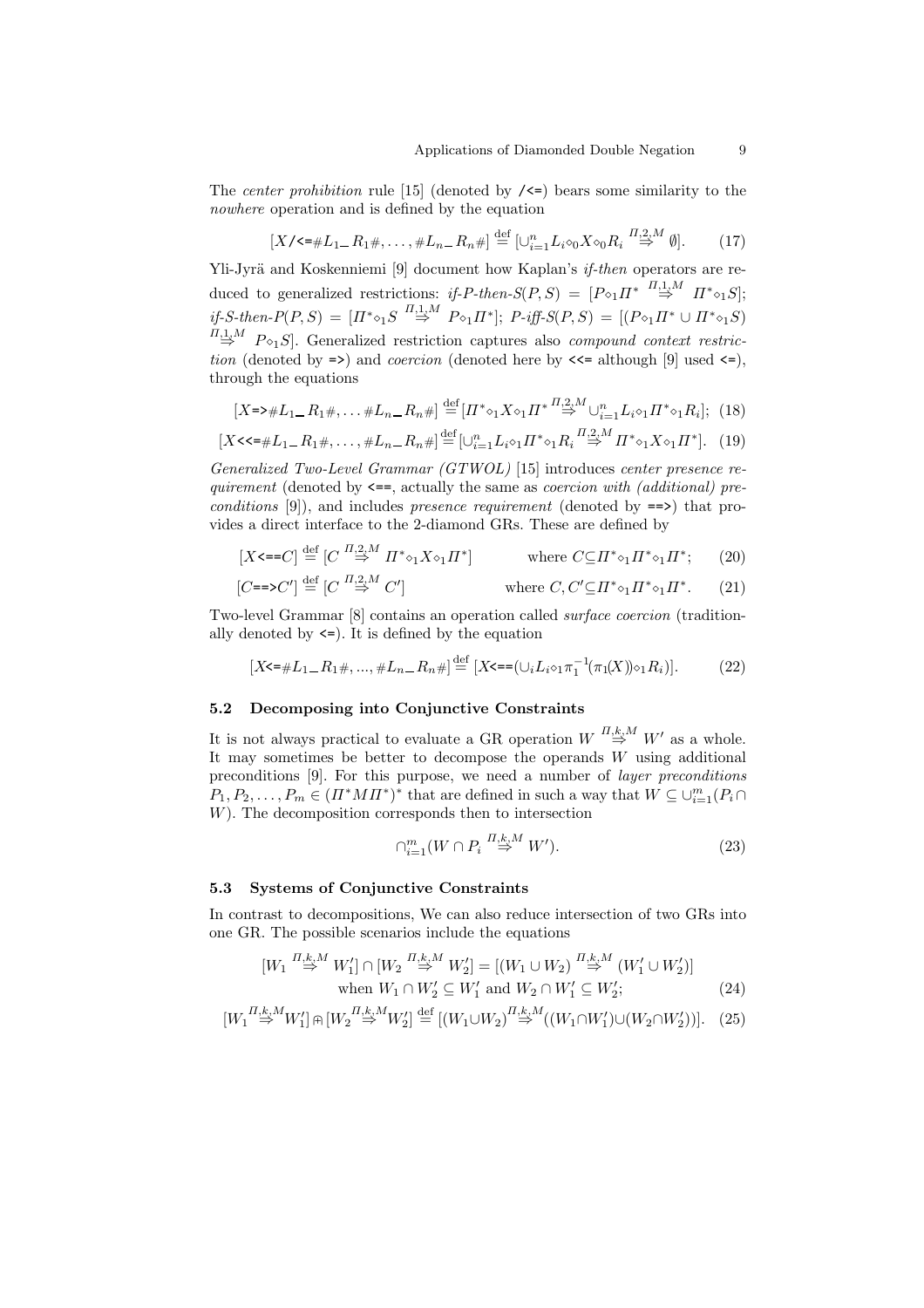In (25), the new operator  $\oplus$  is called *coherent intersection* since it resolves various implication conflicts between two conjunctive generalized restrictions. In the following, we illustrate the applications of the conjunctive GR operation in (24) with three examples.

**Enforcing Balanced Structure** A new operator  $match-L-R(L,D,R)$  is defined by the equation

$$
match-L-R(L, D, R) \stackrel{\text{def}}{=} [L \circ_1 \Pi^* \stackrel{\Pi, 1, \circ_1}{\Rightarrow} L \circ_1 DR] \cap [\Pi^* \circ_2 R \stackrel{\Pi, 1, \circ_2}{\Rightarrow} LD \circ_2 R]. \tag{26}
$$

According to the operator, a left side  $L$  (or right side  $R$ ) must always be paired with a right side  $R$  (or left side  $L$ ), and separated from that with a string that belongs to D. The operator is useful in enforcing balanced structures such as bracketing. Thanks to Equation (24), the operator can also be defined using only one GR operator as the equation

$$
match-L-R(L, D, R) = [(L \circ_1 \Pi^* \cup \Pi^* \circ_2 R) \stackrel{\Pi, 1, M}{\Rightarrow} (L \circ_1 DR \cup LD \circ_2 R)]. \tag{27}
$$

Moreover, a feasible superset of  $L\diamond_1 DR\cup LD\diamond_2R$  can be obtained from  $L\diamond_1D\diamond_2R$ with the local closure operator  $f_M$  that acts as a "metarule" in the equation

$$
match-L-R(L, D, R) = [(L \circ_1 \Pi^* \cup \Pi^* \circ_2 R) \stackrel{\Pi, 1, M}{\Rightarrow} f_M(L \circ_1 D \circ_2 R)].
$$
 (28)

Double Arrow Rules The double arrow operator (context restriction plus surface coercion) in Two-Level Grammar [8] is a conjunction of two simpler rules. Each such rule reduces to a single GR operation defined by the equation

$$
[X \le \Rightarrow \#L_1 = R_1 \#, \dots, \#L_n = R_n \#] \stackrel{\text{def}}{=} [C \stackrel{\prod_{i=1}^n L_i \circ_1 X \circ_1 R_i}{\Rightarrow} \cup_{i=1}^n L_i \circ_1 X \circ_1 R_i]
$$
(29)  
where  $C = (\cup_{i=1}^n L_i \circ_1 \pi_1^{-1} (\pi_1(X)) \circ_1 R_i) \cup (\Pi^* \circ_1 X \circ_1 \Pi^*).$ 

Coarsely Interpreted Two-Level Grammar Yli-Jyrä and Koskenniemi [15] compile rules of Generalized Two-level Grammar like in Formulas (17), (18), (20), (21), (22), and (29). All rule types reduce to a common form  $W_i \stackrel{\Pi,2,M}{\Rightarrow} W'_i$ .

If the rules are loose enough to avoid mutual conflicts, they can be compiled easily in separation. The semantics of the whole grammar is traditionally obtained as an intersection of the individual rules [8], provided that a compound context restriction is counted as a single rule.

In theory, it is also possible to compile all rules at once as if their intersection were computed [15]. The uniform rules are combined straightforwardly on the basis of (24). One possibility to do this is presented in the equation

$$
\bigcap_i \left(W_i \stackrel{\overline{H},2,M}{\Rightarrow} W_i'\right) = \left[ \left(\bigcup_i \bigcirc_i W_i\right) \stackrel{\overline{H},3,M}{\Rightarrow} \bigcup_i \bigcirc_i W_i' \right].\tag{30}
$$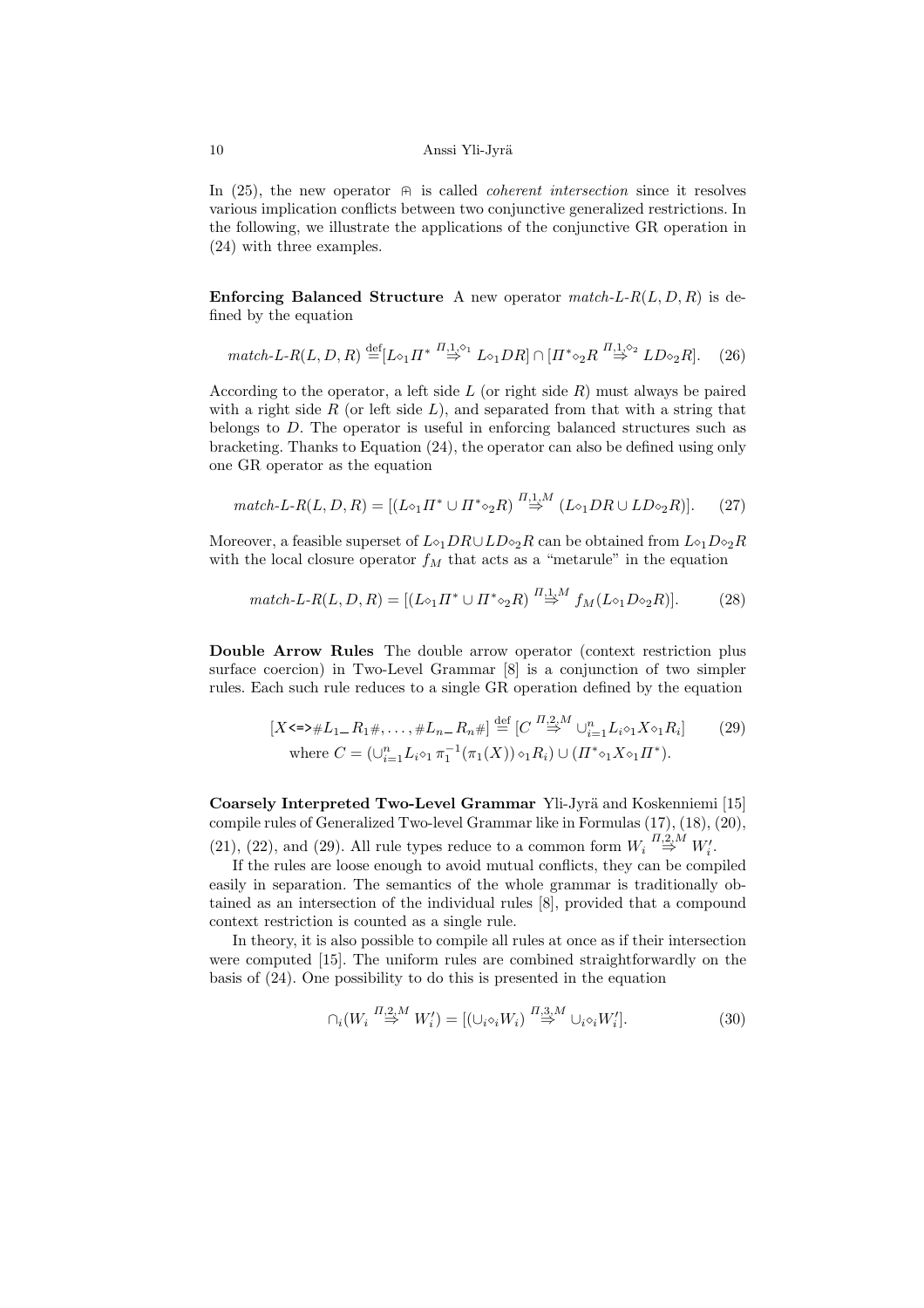# 6 Application: Combinatorial Systems

We now turn our attention from the constraining power of the GR operator to its ability to generate a language through its second operand. If the first operand of the GR operator is the universal language, the second operand specifies strings that remain. In comparison, if a logical formula  $\phi_1$  is a tautology, the truth value of the material implication  $\phi_1 \rightarrow \phi_2$  depends completely on the right-hand side  $\phi_2$ . Accordingly, any language  $X \subseteq \Pi^*$  can be passed through the GR operation unchanged as follows:  $X = \overline{[H^*]} \stackrel{\overline{\overline{H_{,0,M}}}}{\Rightarrow} X$ .

#### 6.1 String Coverings with a Lexicon

The things get very interesting when we modify the first operand by adding into it a diamond that occurs before an arbitrary character position. This changes a lot: a string in the second operand would now be passed through the GR operation only if its every character is disjunctively preceded by a hidden diamond:

$$
X = [H^* \nu'_{1,1}(H) H^{*H} \stackrel{\Pi,1,M}{\Rightarrow} \nu'_{\star,1}(X)] \text{ where } \nu'_{1,j}(W) = d_{\{0_1,\ldots,0_j\}}^{-1}(W) \cap (\epsilon \cup (H^*M)H^+) \tag{31}
$$
  
and 
$$
\nu'_{\star,j}(W) = d_{\{0_1,\ldots,0_j\}}^{-1}(W) \cap (\epsilon \cup (H^*M)^*H^+).
$$

The same effect is captured by adding two diamonds that surround each character and empty string on both operand languages:

$$
X = [II^* \nu_{2,1}(H)II^* \stackrel{\Pi,2,M}{\Rightarrow} \nu_{\star,1}(X)] \text{ where } \nu_{2,j}(W) = d_{\{o_1,\dots,o_j\}}^{-1}(W) \cap (II^* \circ_j II^* \circ_j II^*)
$$
  
and  $\nu_{\star,j}(W) = d_{\{o_1,\dots,o_j\}}^{-1}(W).$  (32)

Free Contexts We can now elaborate the right-hand side of the GR and add there left and right contexts  $# \Pi^* \_ \Pi^* \#$ :

$$
X' = [H^*\nu_{1,1}'(H)H^* \stackrel{\overline{H},1,M}{\Rightarrow} H^*\nu_{\star,1}'(X)H^*] = [H^*\nu_{2,1}(H)H^* \stackrel{\overline{H},2,M}{\Rightarrow} H^*\nu_{\star,1}(X)H^*]. \tag{33}
$$

Every string in the result  $X'$  will now have a *string covering* that consists of possibly overlapping factors X. For example, if  $X = \{$  autom, mate, eria} then  $X'$ contains such strings as automate, materia and automateriautom. Accordingly, we have defined a simple combinatorial system. If we want, we can concatenate a unique sentinel symbol  $\sigma \in \Pi$  to the end of the lexicon  $X \subseteq (\Pi \backslash \sigma)^*$  in order to generate  $X' = (X\sigma)^*$  *i.e.* a set of strings covered with non-overlapping factors taken from set  $X\sigma$ .

Problem 2. Can coverings be used to describe allomorph selection, nonconcatenative morphotactics, interdigitation and multi-component rewriting?

Problem 3. Can  $\nu'_{\star,j}$  or  $\nu_{\star,j}$  be used on the left hand side of an extended GR operator that would still preserve star-freeness? How the change interacts with star-freeness, automata size and applications?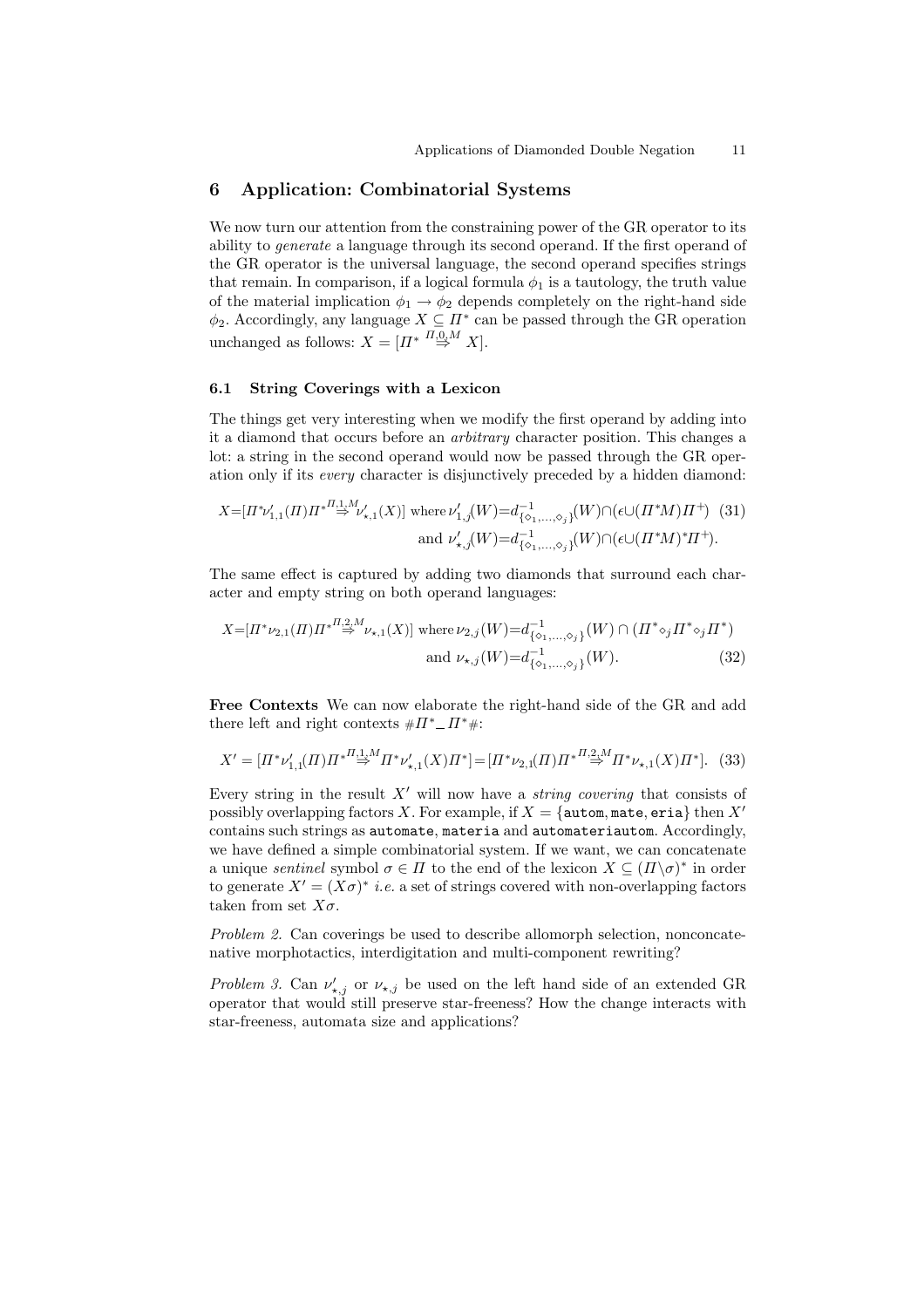#### 6.2 Optional Changes

Rules as Permissions The string coverings help us to understand GTWOL [15]. In GTWOL, any CCR rule is equivalent to a coherent intersection of simple context restrictions. The set of all n context restrictions are combined under the coherent intersection operator, which corresponds to automatic right-arrow conflict resolution [19,20]. This interpretation is reflected by the equation

$$
[X_1 = \frac{\ast}{L_1 - R_1} \mathbb{H}] \oplus \dots \oplus [X_n = \frac{\ast}{L_n - R_n} \mathbb{H}] = [W_1 \stackrel{\prod_{i \geq M} 2M}{\Rightarrow} S_1]
$$
(34)  
where  $W_1 = \prod^* \nu'_{1,1}(H) \prod^* \mathbb{H}$  and  $S_1 = \bigcup_{i=1}^n L_i \nu'_{\star,1}(X_i) R_i$ .

Default Correspondences GTWOL [15] assumes that the identity pairs in the string covering do not need permissions. This is now captured in every GTWOL by a default context restriction rule  $[I^*=\geq]$  that permits substrings consisting of identity pairs I to occur unconditionally. This rule corresponds to default correspondence pairs in the classical TWOL [8].

Multi-Character Changes In context restriction rules of GTWOL, center X can contain strings longer than one character. These multi-character changes can be described also in the classical TWOL through a combined effect of several rules. Regardless of the description, multi-character changes introduce a so-called embedded-center conflict. The conflict is more difficult to detect in TWOL that uses several partial rules.

Consider GTWOL rules  $[a:i \Rightarrow m:m ]$  and  $[a:i \; b:j \; c:k \Rightarrow l:l \; _r:r].$  In a conjunctive system, the first rule would reject string l:l a:i b:j c:k r:r although it is accepted by the second, more specific rule. Meanwhile, the second one would reject string  $m:\text{m} \in \mathbb{R}$ :j c:k $m:\text{m}$  although it is accepted by the first one. Because the second rule is more specific, this violates expectations based on the principle of longest application [15]. To observe this principle, (35) includes the constraining aspects of context restriction rules. Every application of the rule involves a position range whose indication requires at least two diamonds. The relation  $\nu_{\star,j}(W)$  is used to produce all entailed (shorter) rules when we redefine

$$
W_1 = \Pi^* \nu_{2,1}(\Pi \cup \bigcup_{i=1}^n X_i) \Pi^*; \ S_1 = \bigcup_{i=1}^n L_i \nu_{\star,1}(X_i) R_i. \tag{35}
$$

#### 6.3 Coercions

A change such as (reduce+ation):(reduc000tion) requires three double-arrow rules in the classical Two-Level Grammar [8,19]. Black et al. [21] make the point that these rules depend on each other and if one is missing, the failure caused by the broken interaction may not be easy to recognize. In GTWOL, the support for multi-character centers considerably alleviates the danger of broken interaction.

In GTWOL, an embedded-center conflict occurs between surface coercion rules  $[a:o \le m:m]$  and  $[a:i \in i]:c:k \le m-r:r]$ . The first rule would reject string m:m a:i b:j c:k r:r but the second would accept it. This conflict is solved again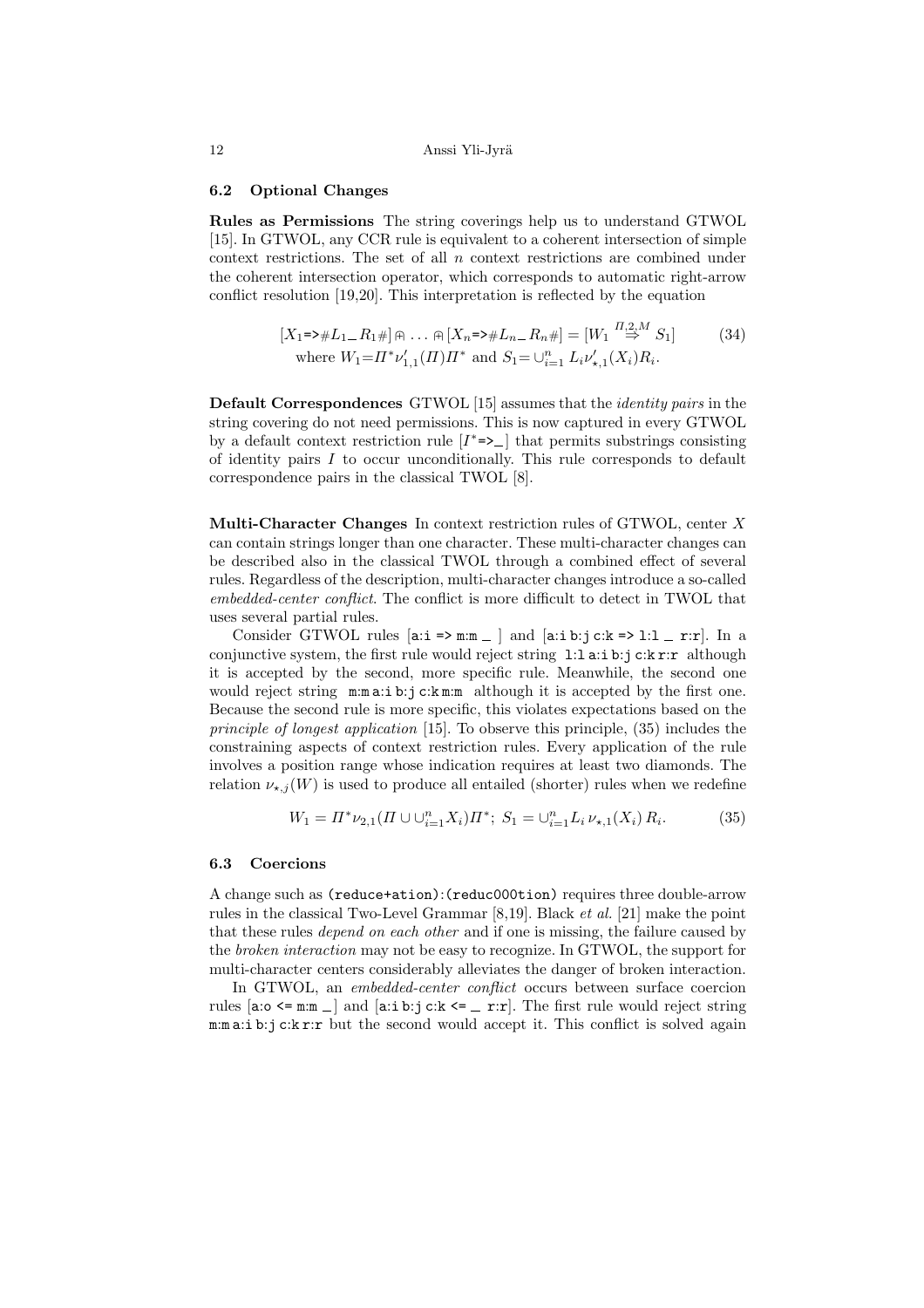through the principle of the longest application. Yet GTWOL does not automatically collect rules that interact as parts of long changes, if such changes are described with multiple rules.

All multi-context surface coercions can be split into rules that have only one context, because such rules have the common  $X$  that is the result of the coercion. The set of p simple surface coercions are again combined under coherent intersection. The semantics of a set of surface coercions is, thus, defined by

$$
[X_1 \leq \#L_1 - R_1 \#] \oplus \dots \oplus [X_p \leq \#L_p - R_p \#] \stackrel{\text{def}}{=} [W_2 \stackrel{\prod_{i} 2, M}{\Rightarrow} S_2]
$$
  
where  $W_2 = \bigcup_{i=1}^p L_i \nu_{2,2} (\pi_1^{-1} (\pi_1 (X_i))) R_i; S_2 = \bigcup_{i=1}^p L_i \nu_{\star,2} (X_i) R_i.$  (36)

Partial-overlap conflicts [22] are difficult to detect and solve. Such a conflict occurs, for example, when conjunction of surface coercion rules  $[1:a 2:b \leq ]$  and [2:p 3:c <= ] do not associate any surface form to lexical string 123. These could be solved by adding a combined "super-rule" that has a strictly wider center. E.g., [1:a 2:b 3:3∪1:1 2:p 3:c <=  $\Box$ ] would override the original conflicting rules.

Disjunctive Ordering In Generative Phonology, alternative rewriting rules for the same phoneme are disjunctively ordered in such a way that a rule with the most specific environment condition is preferred over rules that apply elsewhere. Karttunen [19] presented a similar approach to *left-arrow conflicts* where two surface coercions claim opposite surface forms. The conflicting left-arrow rules can often, but not always, be ordered according to their specificity.

A given disjunctive order can be implemented easily. Define, for the coercion rule, an extended syntax  $[l_i : X_i \leftarrow \# L_i = R_i \#]$  that indicates the level of the rule. The rule belongs to  $l_i$  levels  $1, 2, \ldots, l_i$ . The rules at each level are put together under coherent intersection that resolves all left-arrow conflicts at that level. Accordingly, a coercion rule at level  $l$  will override a coercion rule at a level  $j, 1 \leq j \leq l$  provided that the center of the rule at level j is not strictly longer. A rule with strictly longer center cannot be overriden by another rule, which is a potential problem in the current GTWOL.

We now update the definitions of  $W_2$  and  $S_2$  in such a way that both disjunctive ordering and the principle of longest applications are observed. The relation  $\nu_{\star,i}$  is used to produce all entailed rules where diamonds mark the center and its substrings. This change is reflected by the redefinitions

$$
W_2 = \bigcup_{i=1}^p L_i \, \nu_{2,l_i}(\pi_1^{-1}(\pi_1(X_i))) \, R_i; \, S_2 = \bigcup_{i=1}^p L_i \, \nu_{\star,l_i}(X_i) \, R_i. \tag{37}
$$

A *left-right arrow conflict* [15] is not very common but it occurs  $e.g.$  between surface coercion  $[1 :: a:a \le c:c \_]$  and context restriction  $[1 :: a:o \Rightarrow c:c \_]$ . The classical formalism guides the user to use double-arrow rules such as [1 :: a:a  $\leq$  c:c  $\Box$ . Using double arrow rules is no longer necessary in GTWOL [15], because it is based on coherent intersection rather than intersection of rules. Accordingly, a successful rule application of one kind of rule overrides a corresponding failing application. Effectively, rules  $[1::aa => c:c \_ ]$  and  $[1::a:o \leq c:c \_ ]$ are thus implicitly added when one is specified.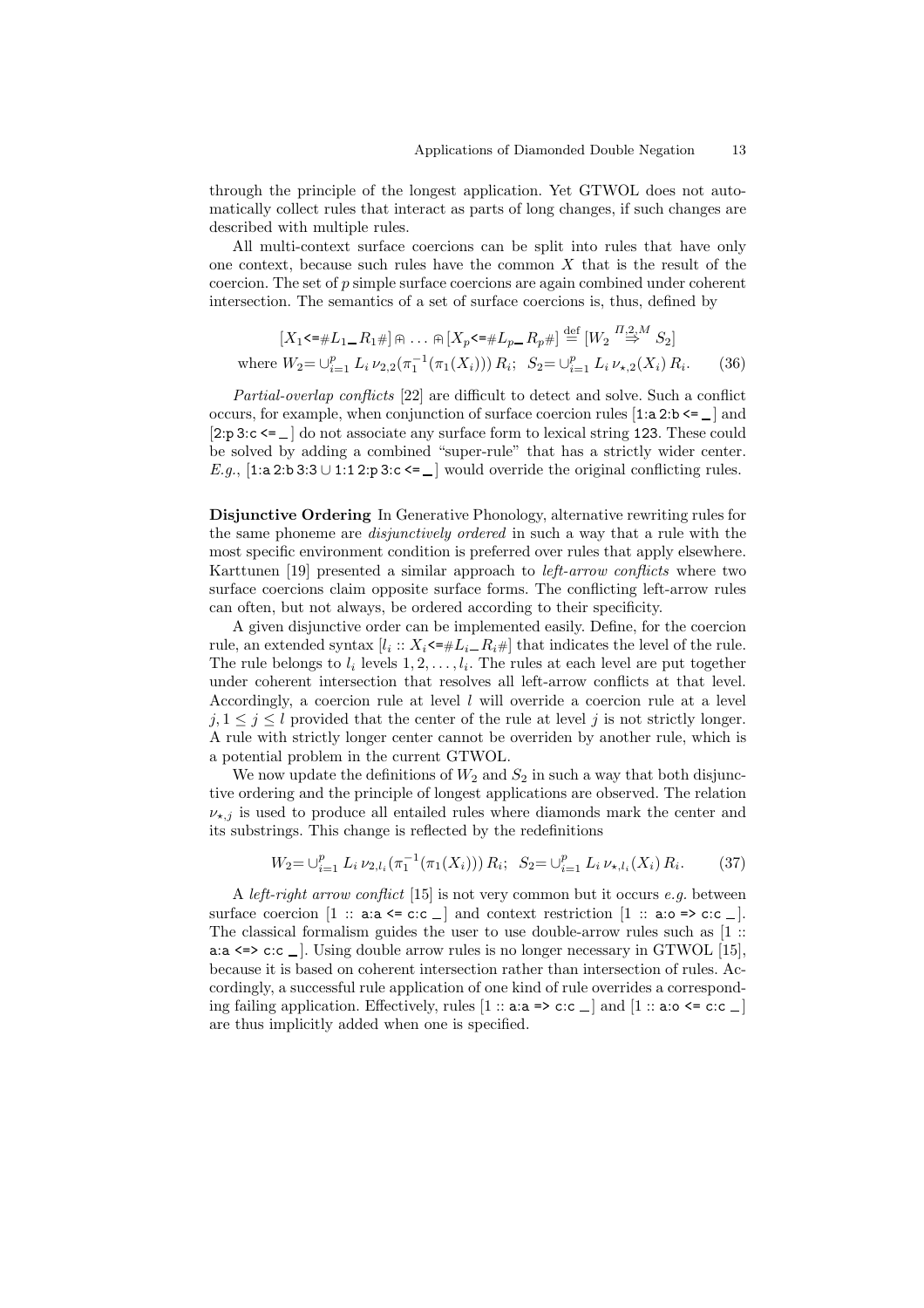However, coercion is considered stronger than restriction. At level 2 they can override and take precedence over conflicting context restriction rules that are at level 1. We can now combine context restrictions and surface coercions under coherent intersection, in a similar fashion as [15], by computing

$$
[W_1 \stackrel{\Pi,2,M}{\Rightarrow} S_1] \oplus [W_2 \stackrel{\Pi,2,M}{\Rightarrow} S_2]. \tag{38}
$$

Problem 4. How the disjunctive order of rules is determined most efficiently? How the remaining interaction, conflicts and overriding should be addressed?

# 7 Application: Bracketed Systems

We will now study applications of the GR operation in systems that use brackets to represent (i) overlap-free rewriting [7,11,23] or (ii) limited tree structures of context-free, dependency and mildly context-sensitive grammars [24,17,5,25,26].

#### 7.1 Segmentation

Bracketed Generalized Two-Level Grammar (BGTWOL) [27] contains a rules whose centers are bracketed. In addition, every BGTWOL includes a default core GEN<sub>core</sub>. This and *bracketed context restriction* (denoted by  $(\Rightarrow)$ ) are defined by equations

$$
GEN_{core} = [II \Rightarrow ] \oplus [I^* \Rightarrow \_]
$$
\n(39)

$$
[X'(-\epsilon) \# L_1 - R_1 \# , \dots \# L_n - R_n \#] \stackrel{\text{def}}{=} [X' = \epsilon \# L'_1 - R'_1 \# , \dots \# L'_n - R'_n \#]
$$
 where  

$$
X' \subseteq B_L X B_R; \ X, L_i, R_i \subseteq (I \setminus B)^*, L'_i = d_B^{-1}(L_i), R'_i = d_B^{-1}(R_i)
$$
 for every *i*. (40)

Rewriting or replace rules are usually represented in the literature with an arrow operator that relates a replaced string (or strings set) and its replacement [7,28]. Gerdemann and van Noord [29] argue that this kind of rule format fails to capture backreferences to the replaced in the replacement. In the current presentation, we assume that the center X and the contexts  $L_1, R_2, \ldots L_n, R_n$ are regular subsets of  $(\Pi \backslash B)^*$ . This helps us to capture the maximally flexible definition of replace rules, including the backreferences and oriented contexts.

#### 7.2 Tree Structures

According to a classical theorem due to Chomsky and Schützenberger [30], every context-free language is a homomorphic image of the intersection of a semi-Dyck language  $D_m$  [31] and a regular language R. This representation of contextfree languages is varied in a few recent representations [5,25,9,26] whose regular approximations provide an excellent application for the GR operation.

In all these representations, the context-freeness of the system comes from a semi-Dyck language  $D_m$  whose strings have balanced bracketing. For example,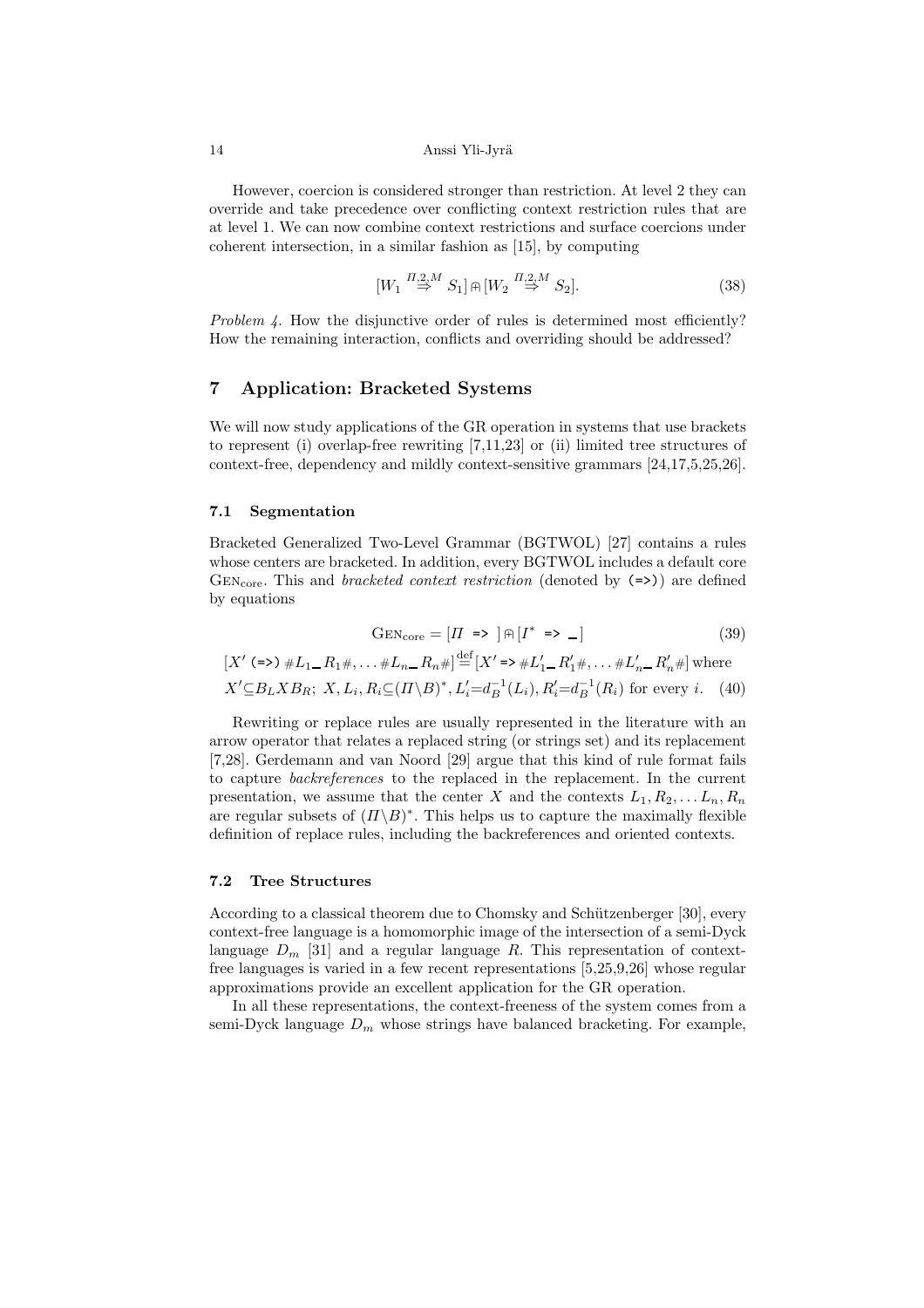the semi-Dyck language over alphabet  $\{<,>\}$  is the language  $D_1$  generated by the  $context-free grammar with a single nonterminal symbol  $S$ , two terminal symbols$  $\langle \xi, \xi \rangle$ , and productions  $S \to S \langle S \rangle S$  and  $S \to \epsilon$ .

Language  $D'_1 \subset B^*$  is obtained from  $D_1$  by substituting  $B_L$  and  $B_R$  respectively for the terminals  $\lt$  and  $\gt$ . Such semi-Dyck languages that use m different kinds of labeled brackets are obtained from  $D'_1$  with concatenation and Boolean operations [32,26]. Often language  $D'_1$  is extended to language  $\Delta = d_{\Pi \setminus B}^{-1}(D'_1)$ that contains also freely occurring non-bracket symbols.

**Limited Bracketing** The approximation  $\Delta_i \subset d_{\Pi \setminus B}^{-1}(D'_1)$ , where  $i \in \mathbb{N}$ , can be obtained by induction on the *bracketing depth*  $i$  using a nested GR as follows:

$$
\Delta_0 = match\text{-}L\text{-}R(\Pi^*B_L, \emptyset, B_R\Pi^*) = W \overset{\Pi_1, \Lambda}{\Rightarrow} \emptyset
$$
  
where  $W = (\Pi^*B_{L^{\diamond}1}\Pi^*) \cup (\Pi^*\text{\circ}_2B_R\Pi^*);$  (41)

$$
\Delta_i = match\text{-}L\text{-}R(\Pi^*B_R, \Delta_{i-1}, B_R\Pi^*) = W \overset{\Pi_{1,1}M}{\Rightarrow} f_M(\Pi^*B_{L^{\diamond}1}\Delta_{i-1^{\diamond}2}B_R\Pi^*)
$$
  
where  $i > 0$  and  $W = (\Pi^*B_{L^{\diamond}1}\Pi^*) \cup (\Pi^* \circ_2 B_R\Pi^*)$ . (42)

Language  $\Delta_i$  is the largest set of strings over  $\Pi$  where the unlabeled bracketing is balanced and the depth of bracketing is limited by integer i,  $i \geq 0$ . This set is clearly star-free, because the generalized star-height of expression is zero.

If we add more brackets to  $B_L$  and  $B_R$ , the approximation  $\Delta_i$  can be used in certain grammar representations in a useful way although language  $\Delta_i$  itself does not check bracket labels. It can be used in approximations in such a way that labels get checked on a label-by-label basis [32,26]. Layerization (see below) provides an even better way to check labels without large constraint automata.

The context-free sets of parse trees exhibit tree locality that is lost in stringbased representations and their star-free approximations. The inductive star-free definition (42) of limited bracketing  $\Delta_i$  demonstrates that the approximation exhibits another form of locality [33] although the tree locality of context-free grammars is lost in approximation.

Subtypes of Representations There are two main types of grammar encodings that resemble the Chomsky-Schützenberger representations:  $T1$  is based on local patterns and T2 is based on *sparse rules*. In T1, the semi-Dyck language is combined with the grammar by intersection. In T2, it is woven into the grammar rules with several regular operations.

Types T1 and T2 have subtypes: In [30], local patterns are based on constituent boundaries  $(T1A)$ . In [26], local patterns describe argument structures (T1B). Sparse rules are based on either context restrictions  $(T2A)$  [17] or bracketing restriction constraints (T2B) [9]. Interestingly, all these subtypes are easily captured by the GR operation.

For each subtype  $\textbf{T1A}, \ldots, \textbf{T2B}$ , a typical GR rule is given in the following. The following examples are based on the local constituency tree  $[s \rightarrow NP \ VP]$  or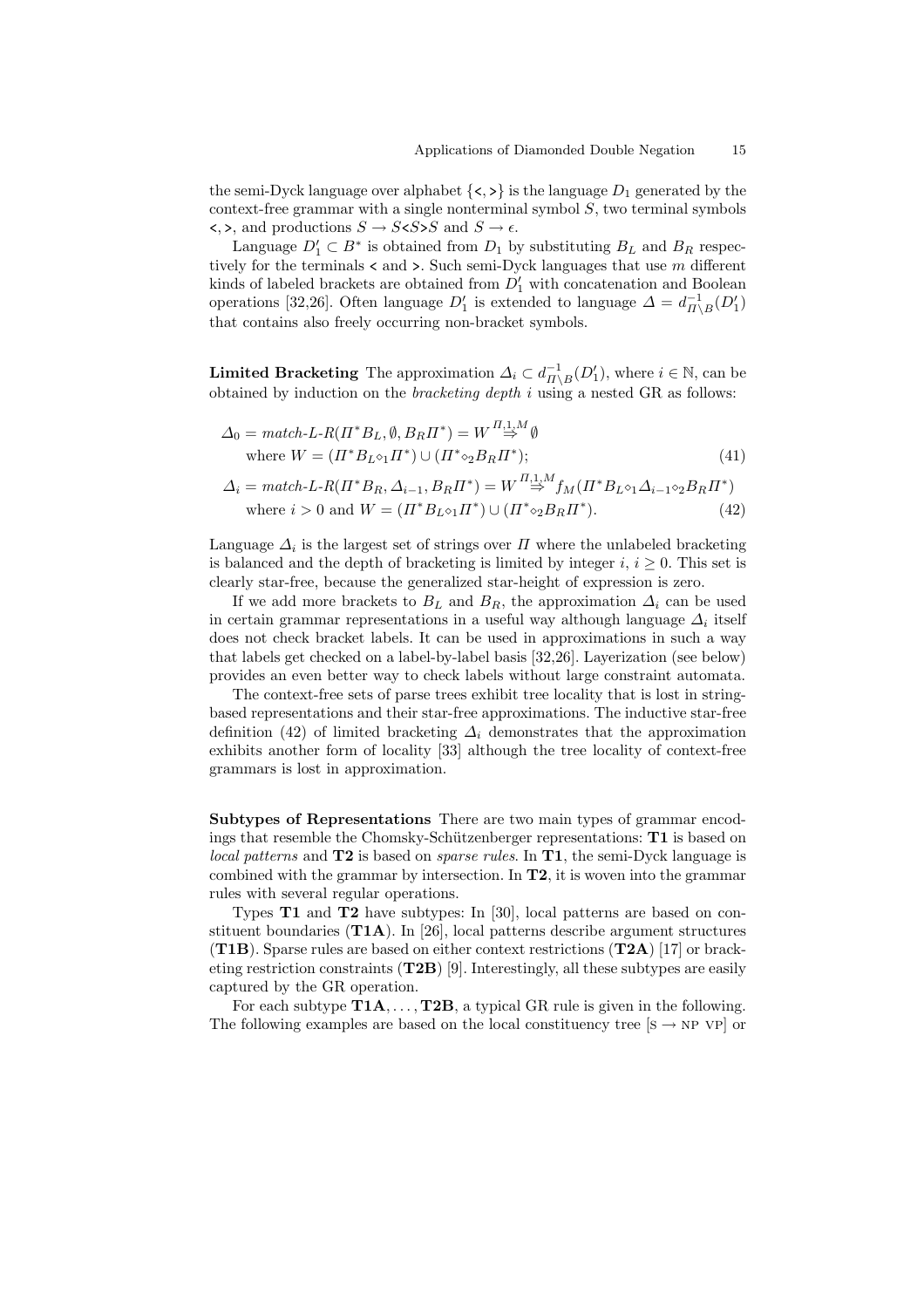the local dependency tree [hit  $\rightarrow$  SUBJ  $\star$  OBJ].

$$
\mathbf{T1A}: \quad \ \ \Pi^* \; \nu_{1,1}'(\Pi) \; \Pi^* \stackrel{\Pi,1,M}{\Rightarrow} \; \Pi^* \; \nu_{\star,1}'( \mathbf{\langle} \mathbf{\langle} \mathbf{\langle} \mathbf{\langle} \mathbf{\langle} \mathbf{\langle} \mathbf{\langle} \mathbf{\langle} \mathbf{\langle} \mathbf{\langle} \mathbf{\langle} \mathbf{\langle} \mathbf{\langle} \mathbf{\langle} \mathbf{\langle} \mathbf{\langle} \mathbf{\langle} \mathbf{\langle} \mathbf{\langle} \mathbf{\langle} \mathbf{\langle} \mathbf{\langle} \mathbf{\langle} \mathbf{\langle} \mathbf{\langle} \mathbf{\langle} \mathbf{\langle} \mathbf{\langle} \mathbf{\langle} \mathbf{\langle} \mathbf{\langle} \mathbf{\langle} \mathbf{\langle} \mathbf{\langle} \mathbf{\langle} \mathbf{\langle} \mathbf{\langle} \mathbf{\langle} \mathbf{\langle} \mathbf{\langle} \mathbf{\langle} \mathbf{\langle} \mathbf{\langle} \mathbf{\langle} \mathbf{\langle} \mathbf{\langle} \mathbf{\langle} \mathbf{\langle} \mathbf{\langle} \mathbf{\langle} \mathbf{\langle} \mathbf{\langle} \mathbf{\langle} \mathbf{\langle} \mathbf{\langle} \mathbf{\langle} \mathbf{\langle} \mathbf{\langle} \mathbf{\langle} \mathbf{\langle} \mathbf{\langle} \mathbf{\langle} \mathbf{\langle} \mathbf{\langle} \mathbf{\langle} \mathbf{\langle} \mathbf{\langle} \mathbf{\langle} \mathbf{\langle} \mathbf{\langle} \mathbf{\langle} \mathbf{\langle} \mathbf{\langle} \mathbf{\langle} \mathbf{\langle} \mathbf{\langle} \mathbf{\langle} \mathbf{\langle} \mathbf{\langle} \mathbf{\langle} \mathbf{\langle} \mathbf{\langle} \mathbf{\langle} \mathbf{\langle} \mathbf{\langle} \mathbf{\langle} \mathbf{\langle} \mathbf{\langle} \mathbf{\langle} \mathbf{\langle} \mathbf{\langle} \mathbf{\langle} \mathbf{\langle} \mathbf{\langle} \mathbf{\langle} \mathbf{\langle} \mathbf{\langle} \mathbf{\langle} \mathbf{\langle} \mathbf{\langle} \mathbf{\langle} \mathbf{\langle} \mathbf{\langle} \mathbf{\langle} \mathbf{\langle} \mathbf{\langle} \mathbf{\langle} \mathbf{\langle} \mathbf{\langle} \mathbf{\langle} \mathbf{\langle} \mathbf{\langle} \mathbf{\langle} \mathbf{\langle} \mathbf{\langle} \mathbf{\langle
$$

**T1B**: 
$$
\Pi^* \nu'_{1,1}(\Pi) \Pi^* \stackrel{\Pi,1,M}{\Rightarrow} \Pi^* \nu'_{\star,1}(\mathbf{S}_{\overline{\text{SUB}}} \text{ hit } \mathbf{S}_{\overline{\text{OB}}} ) \Pi^* \tag{44}
$$

$$
\mathbf{T2A}:\qquad \Pi^*\circ_1\mathbf{I}_{\mathrm{NP}}\Delta\mathbf{I}_{\mathrm{NP}}\circ_1\Pi^*\stackrel{\Pi,2,M}{\Rightarrow}\Pi^*\mathbf{I}_{\mathrm{S}}\circ_1\mathbf{I}_{\mathrm{NP}}\Delta\mathbf{I}_{\mathrm{NP}}\circ_1\mathbf{I}_{\mathrm{VP}}\Delta\mathbf{I}_{\mathrm{VP}}\mathbf{I}_{\mathrm{S}}\tag{45}
$$

$$
\mathbf{T2B}:\qquad \Pi^*<_{S^{\diamond}1}\Delta\circ_1>_{S}\Pi^* \stackrel{\Pi,2,M}{\Rightarrow} \Pi^*<_{S^{\diamond}1}<_{NP}\Delta>_{NP}<_{VP}\Delta>_{VP^{\diamond}1}>_{S}\Pi^* \tag{46}
$$

Problem 5. What other grammar systems could be approximated through this kind of representations?

Layerization In the approximated  $T2$  representations, the compiled grammar rules tend to grow undesirably when the depth of bracketing grows. Such grammars could be represented, however, much more compactly through *layerization*.

The layerization technique (Section 5.2) is an additional example of the flexibility of the GR operation. Each layer can correspond to a grammar that constraints the labeled bracketing at a given depth [9,34]. Additional preconditions added to generalized restrictions split the rules into layers that are easy to combine. A similar approach optimizes **T1** representations.

# 8 Application: Bimorphisms

The notion of bimorphism has been introduced in connection to tree transformations [35]. However, because strings are a special case of trees, it is possible to restrict tree bimorphisms to string bimorphisms. Let  $\Sigma_1, \Sigma_2$  and  $\Pi$  be alphabets. A *bimorphism* is a triple  $(\psi_1, P, \psi_2)$  where  $\psi_1 : \Pi^* \to \Sigma_1^*$  is the *input* homomorphism,  $P \subseteq \Pi^*$  is the pivot, and  $\psi_2 : \Pi^* \to \Sigma^*$  is the output homomor*phism.* The transformation relation  $\beta(P) \subseteq \Sigma_1^* \times \Sigma_2^*$  computed by bimorphism is defined as  $\beta(P) = \{(\psi_1(w), \psi_2(w)) \mid w \in P\}.$ 

We give two examples on how GR can be used to describe regular relations through a bimorphism.

Relations Defined by Two-Level Grammars The rule component of every two-Level grammar G [8,15] describes the language  $G \text{EN}_G \subseteq \Pi^*$ . Let  $\psi_1(w) =$  $\pi_1(w), \psi_2(w) = \pi_2(w), \ \Sigma_1 = \psi_1(\Pi)$  and  $\Sigma_2 = \psi_2(\Pi)$ . The grammar G defines bimorphism  $(\psi_1, \text{GEN}_G, \psi_2)$ .

Relations Defined by Conditional Optional Replace Conditional optional replace (without overlaps) [36,27], denoted by  $(\rightarrow)$ , can be implemented with a bracketed context restriction P and bimorphism  $(\psi_1, P, \psi_2)$  where  $\psi_1(w)$  =  $\pi_1(d_B(w))$  and  $\psi_2(w) = \pi_2(d_B(w))$ . This is defined by the equation

$$
X \quad (-\text{)} \quad \#L_{1-}R_{1}\#, \dots \#L_{n-}R_{n}\# \stackrel{\text{def}}{=} \beta(\text{GEN}_G)
$$
\n
$$
\text{where } \text{GEN}_G = \text{GEN}_{\text{core}} \oplus \{\text{X} < -\text{X} < \text{I}-R_{1}\#, \dots \#L_{n-}R_{n}\}.\tag{47}
$$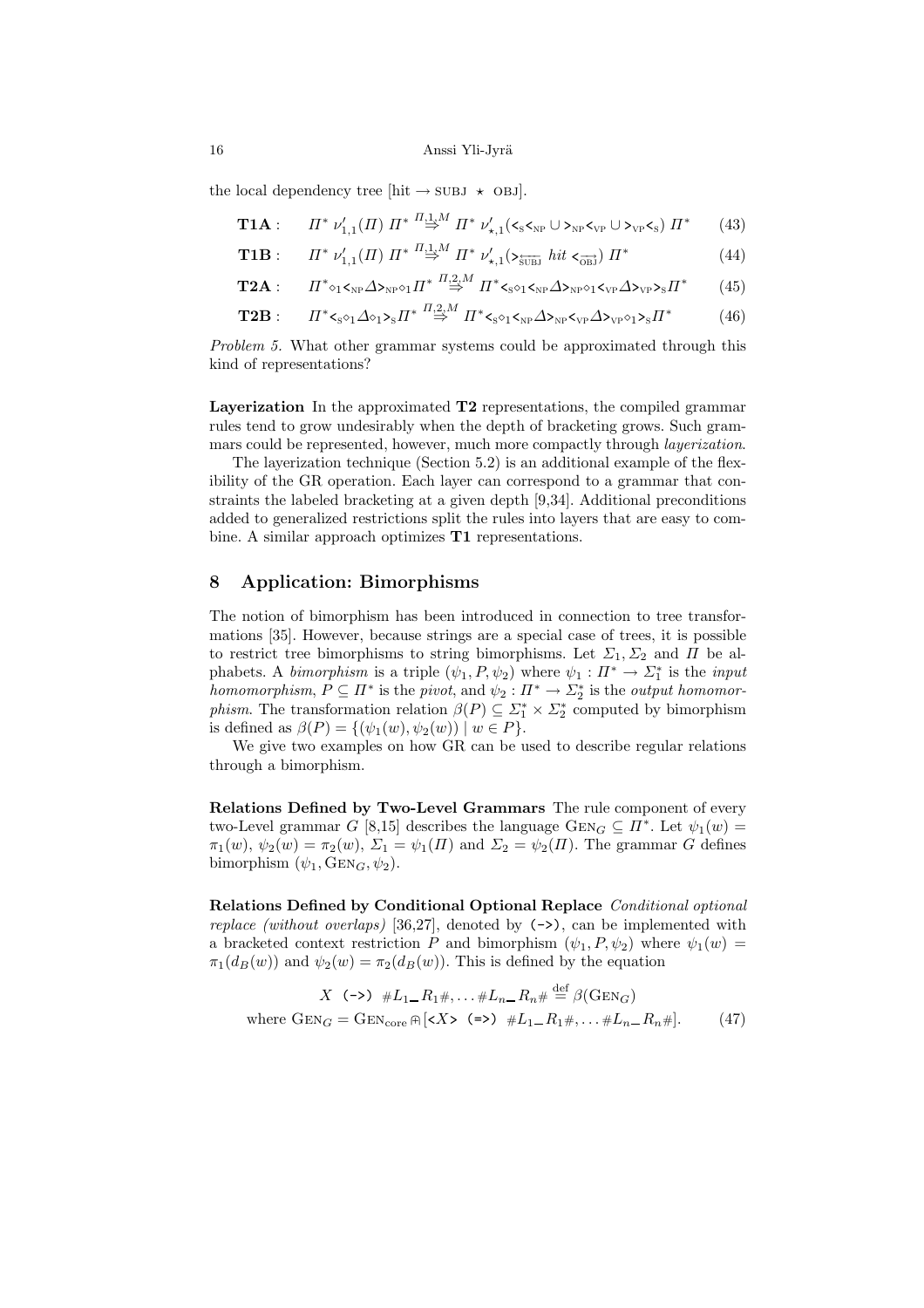Note that the presented new syntax [27] for the replace operator is inspired by Two-Level Grammar [8]. When Beesley and Karttunen [20] write a replace rule as [a (->) b //c \_ d], we write the same as [a:b (->)  $\# \Pi^* \pi_2^{-1}(c) = \pi_1^{-1}(d) \Pi^* \#$ ].

Problem 6. Could a bimorphism be used to relate two GR-based grammars? Such an arrangement could be useful in machine translation.

Problem 7. Could the GR operation be used to describe properties of tree languages? Recall that the spine language of recognizable tree languages is regular and thus closed under the Boolean operations and diamond elimination.

# 9 Application: Optimality Theoretic Systems

Strict Preference Relations An interesting application of the GR operator suggests itself when the pivot language P of a bimorphism  $(\psi_1, P, \psi_2)$  is bracketed. Yli-Jyrä [27] derives different kinds of replace rules from optional replace rules using *strict preference relations*  $T \subseteq I^* \times I^*$  such as

$$
T_{\text{most}+} \stackrel{\text{def}}{=} \{ (\pi_1(w), \pi_2(w)) | w \in (B_L: 0 \Sigma^+ B_R: 0 \cup \Sigma \cup B)^* \}
$$
(48)

$$
T_{\text{lest}, B'} \stackrel{\text{def}}{=} \{ (w, w') | w, w' \in I^*, d_B(w) = d_B(w'), w \notin I^* B' I^*, w' \in I^* B' I^* \} \tag{49}
$$

$$
Tlr \stackrel{\text{def}}{=} \{ (vby, vau) | v, y, u \in I^*, a \in \Pi \setminus B, b \in B_L, d_B(y) = d_B(au) \}
$$
(50)

$$
T_{\text{Irlong}} \stackrel{\text{def}}{=} \{ (vau, vby)|v, u, y \in I^*, a \in \Pi \setminus B, b \in B_R, d_B(y) = d_B(au) \}. \tag{51}
$$

**Jäger's Composition Operation** The preference relations are used as an optimality-theoretic (OT) constraint component (Con) that ranks of the candidates. The composition of the pivot  $GEN_G \subseteq \Pi^*$  with the constraints in Con is implemented with a left-associative operator  $\mathbf{r}$ -glc that is defined by

$$
Gen_G \mathbf{r} \text{-glc } T \stackrel{\text{def}}{=} \{ w \in Gen_G \mid \neg \exists w'(w' \in Gen_G \land (\pi_1(w), \pi_1(w')) \in T) \}. \tag{52}
$$

The operator  $\mathbf{r}$ -glc is a variant of glc, an operator that Jäger [37] controversially coined *generalized lenient composition (GLC)*.<sup>3</sup>

#### 9.1 Examples

The conditional obligatory replace rule (denoted by  $\rightarrow$ ) and the conditional leftto-right longest replace rule (denoted by  $Q \rightarrow$ ) are compiled as follows:

$$
X \rightarrow \#L_1 = R_1 \#, \dots, \#L_n = R_n \# \stackrel{\text{def}}{=} \beta(\text{GEN}_G' \mathbf{r} - \text{glc}(T_{\text{most}} + \cup T_{\text{lest}, B_2})) \tag{53}
$$

$$
X \otimes \rightarrow \#L_{1-}R_{1} \#, \dots, \#L_{n-}R_{n} \# \stackrel{\text{def}}{=} \beta(\text{GEN}_G \ \mathbf{r} - \text{glc} \ (T_{\text{lr}} \cup T_{\text{lrong}})) \tag{54}
$$
\n
$$
\text{where} \ \text{GEN}_G = [\mathbf{r}_1 \quad X \ \mathbf{r}_1 \ (\mathbf{r} > \mathbf{r}_1 \ \mathbf{r}_1 + \dots + \mathbf{r}_{n-} R_{n} \#] \oplus \text{GEN}_{\text{core}}
$$
\n
$$
\text{and} \ \text{GEN}_G' = [\mathbf{r}_2 \pi_1(X) \mathbf{r}_2 \ (\mathbf{r} > \mathbf{r}_1 \ \mathbf{r}_1 + \dots + \mathbf{r}_{n-} R_{n} \#] \oplus \text{GEN}_G.
$$

<sup>3</sup> According to Dale Gerdemann (p.c., 2008), the GLC operator rather addresses a crucial problem with ordinary lenient composition than generalizes the operator.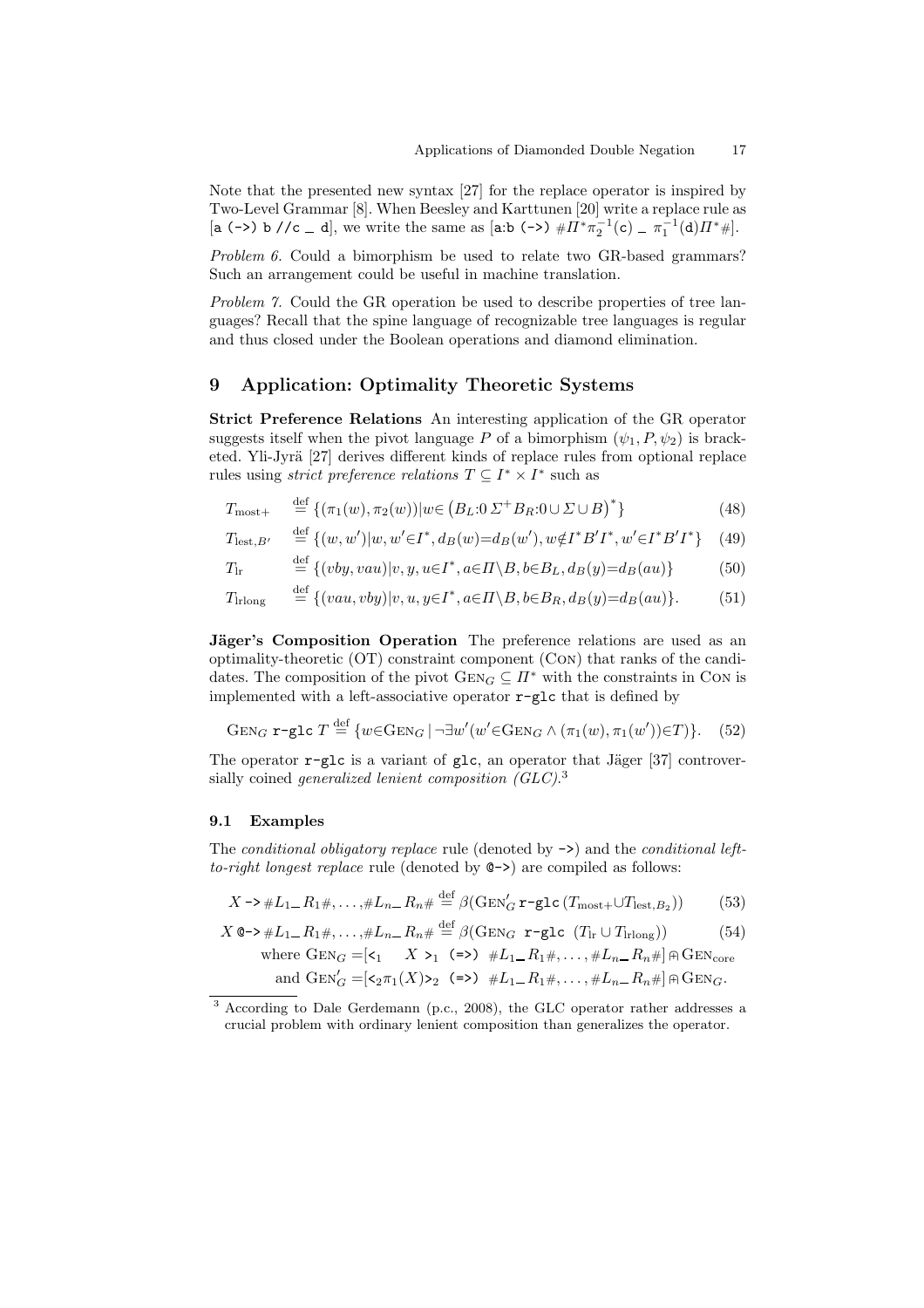In order to compile parallel conditional obligatory replacement, Kempe and Karttunen [28] employ a large number of brackets. Skut et al. [38] presents a rule compiler for ranked replace rules. Such ranking can be implemented by combining a bracketed context restriction and a GLC-based parse ranking [27].

#### 9.2 The Principled Design for Constrained Bimorphisms

The extended bimorphism in (53) and (54) is structured in a similar fashion as Optimality Theory [39]. The roles of the candidate generator language  $GEN<sub>G</sub>$ , the constraint component Con and the transformation  $\beta$  are outlined as follows:

$$
\beta(\text{GEN}_G \circ \text{CON}) = \beta(\text{GEN}_G \text{ glc}_1 \text{ CON}_1 \dots \text{ glc}_c \text{ CON}_c)
$$
(55)  
where 
$$
\text{glc}_i \in \{\text{glc}, \text{r-glc}, \text{b-glc}\} \text{ is left associative.}
$$

It is interesting that the structure of (55) separates tasks according to their descriptive complexity. Because the candidate language  $\text{GEN}_G$  is described with a generalized restriction whose arguments are, almost without question, star-free,  $G \text{EN}_G$  is typically star-free and thus captured by  $FO[\langle]$ . The CON constraints that compare candidate strings are not same-length relations [7] but they are regular relations that could be themselves described with bimorphisms. Finally, homomorphisms inside  $\beta$  are just stateless mappings and they have therefore very simple structure. Accordingly, the components in (55) are relations that are contrasted as follows:

stateless 
$$
\beta
$$
 vs. star-free same-length  $\text{GEN}_G$  vs. regular CON. (56)

We believe that (55) is a design pattern that applies to numberless situations and helps us to develop algorithms that are designed to address different kinds of tasks efficiently.

### 10 Dot-Depth

Non-determinism and locality are related concepts. Mráz et al. [40] use the amount of encoded structural information as a measure for the degree of nondeterminism of context-free grammars. If enough information on categories is added to the strings of a context-free language, the language becomes a deterministic context-free language. In a similar fashion, the star-freeness of a regular language means essentially that there is enough information to make the language star-free.

The Dot-Depth Hierarchy The amount of locality in star-free languages can be measured using the forbidden pattern hierarchy, the group hierarchy and the concatenation hierarchies such as the dot-depth hierarchy [4,41,42]. The dotdepth hierarchy corresponds in a very natural way to the classical hierarchy of first-order logic based on the alternation of existential and universal quantifiers in the prenex normal-form [4].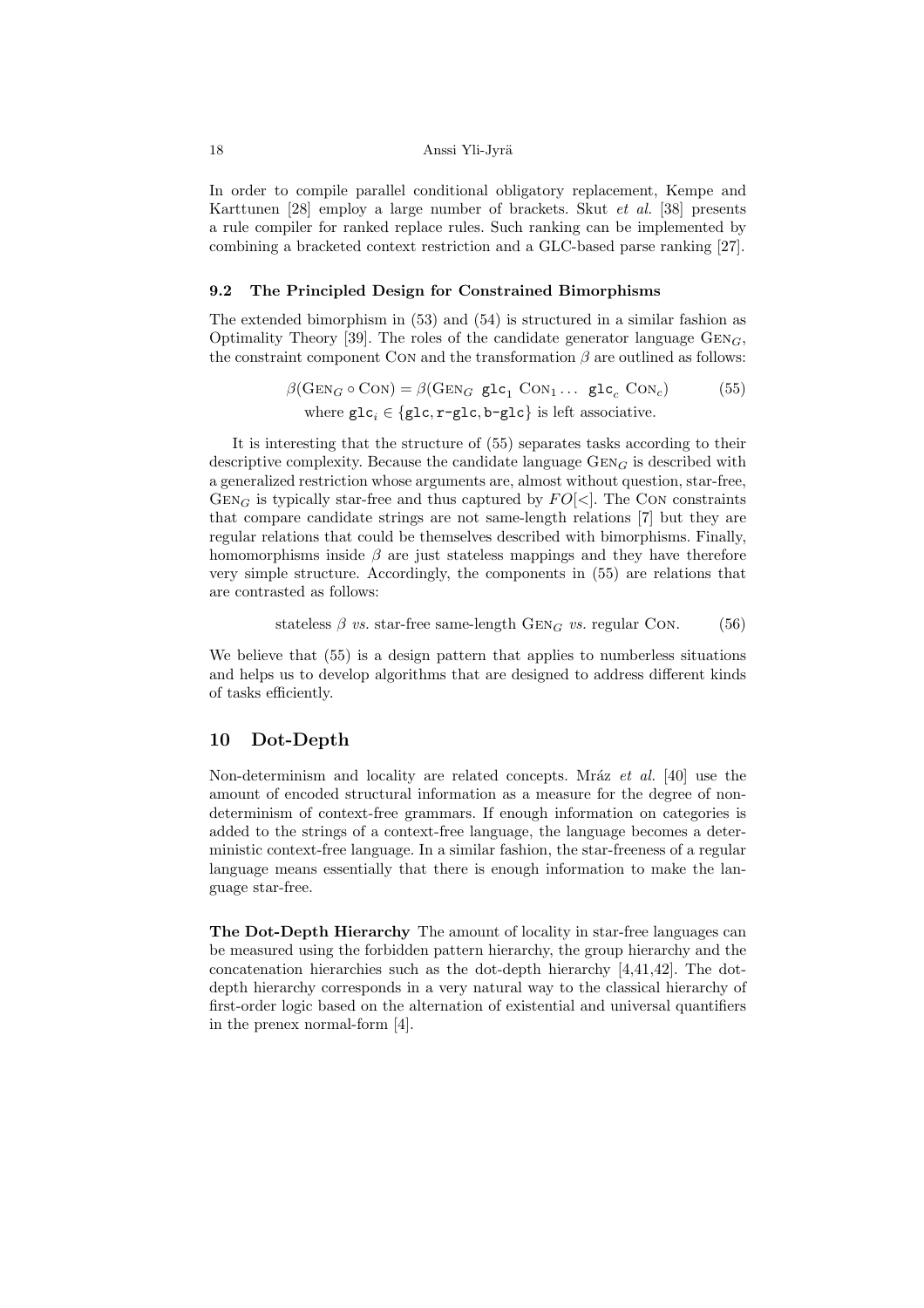The dot-depth hierarchy was introduced by Cohen and Brzozowski [3]. In the dot-depth hierarchy, the first level,  $B_0$ , is the Boolean closure of trivial languages  $\{a\}$ ,  $a \in \Pi$ . An intermediate family of languages,  $\mathbf{M}_i$ ,  $i \geq 0$ , contains the concatenations of zero or more languages from  $B_{i-1}$ . The next level,  $B_i$ ,  $i > 0$ , consists of the Boolean combinations of the languages in  $M_{i-1}$ .

Although an upper bound for the dot-depth of a language can be computed from a corresponding star-free expression, we do not know if there is a general decision procedure for the exact dot-depth [42].

The Measuring Problem Star-free constructions such as in [43,5] allows for proving by induction on i that the dot-depth of language  $\Delta_i$  is actually not larger than  $i + 1$ , because  $\Delta_i$  could be contained to  $\mathbf{B}_{i+1}$ . This is done as follows:

$$
\begin{aligned}\n\Pi^* &= \overline{\{a\} - \{a\}} &\qquad : \mathbf{B}_0 \\
\Delta_0 &= \overline{\Pi^* \{\langle \langle \rangle\} \Pi^*} &\qquad : \mathbf{B}_1 \\
\lambda_i &= B_L \Delta_{i-1} B_L \Delta_{i-2} B_L \dots \Delta_1 B_L \Delta_0 B_L &\qquad : \mathbf{M}_i \\
\rho_i &= B_R \Delta_0 B_R \Delta_1 B_R \dots \Delta_{i-2} B_R \Delta_{i-1} B_R &\qquad : \mathbf{M}_i \\
\Delta_i &= \overline{\Pi^* \lambda_i \Pi^*} \cap \overline{\Pi^* \rho_i \Pi^*} \cap \overline{\Delta_{i-1} B_R \Pi^*} \cap \overline{\Pi^* B_L \Delta_{i-1}} &\qquad : \mathbf{B}_{i+1}.\n\end{aligned}
$$
\n(57)

The GR-based construction  $(42)$  involves about  $2i$  nested applications of complementation and local closure  $f_M$ . It is, however, a surprising fact that these do not seem to contribute to the dot-depth of the *languages*  $\mathbf{B}_i$  more than one level per an induction step because the dot-depth of these languages cannot be bigger than the upper-bounds that are computed in (57). The upper bounds apply to the construction (42) as follows:

$$
\mathbf{B}_0: \quad H^* = \overline{\{a\} - \{a\}}\n\mathbf{B}_1: \quad W = (H^* B_L \circ_1 H^*) \cup (H^* \circ_2 B_R H^*); \quad \Delta_0 = H^* \setminus f_M(W) \n\mathbf{M}_{i+1}: \quad W'_i = H^* B_L \circ_1 \Delta_i \circ_2 B_R H^* \n\mathbf{B}_{i+1}: \quad \Delta_i = H^* \setminus f_M(W \setminus f_M(W'_{i-1})).
$$
\n(58)

Problem 8. Can we include generalized restriction to the operations used to build the dot-depth hierarchy? What is the contribution of diamond elimination to the dot-depth of the language?

# 11 Optimized Implementation

In Section 1, we mentioned a few potential objections against the GR operation. Some of the issues remain to be addressed. For example, we would like to compile grammars on the fly and apply them efficiently to surface syntactic parsing or to construction of lexical transducers.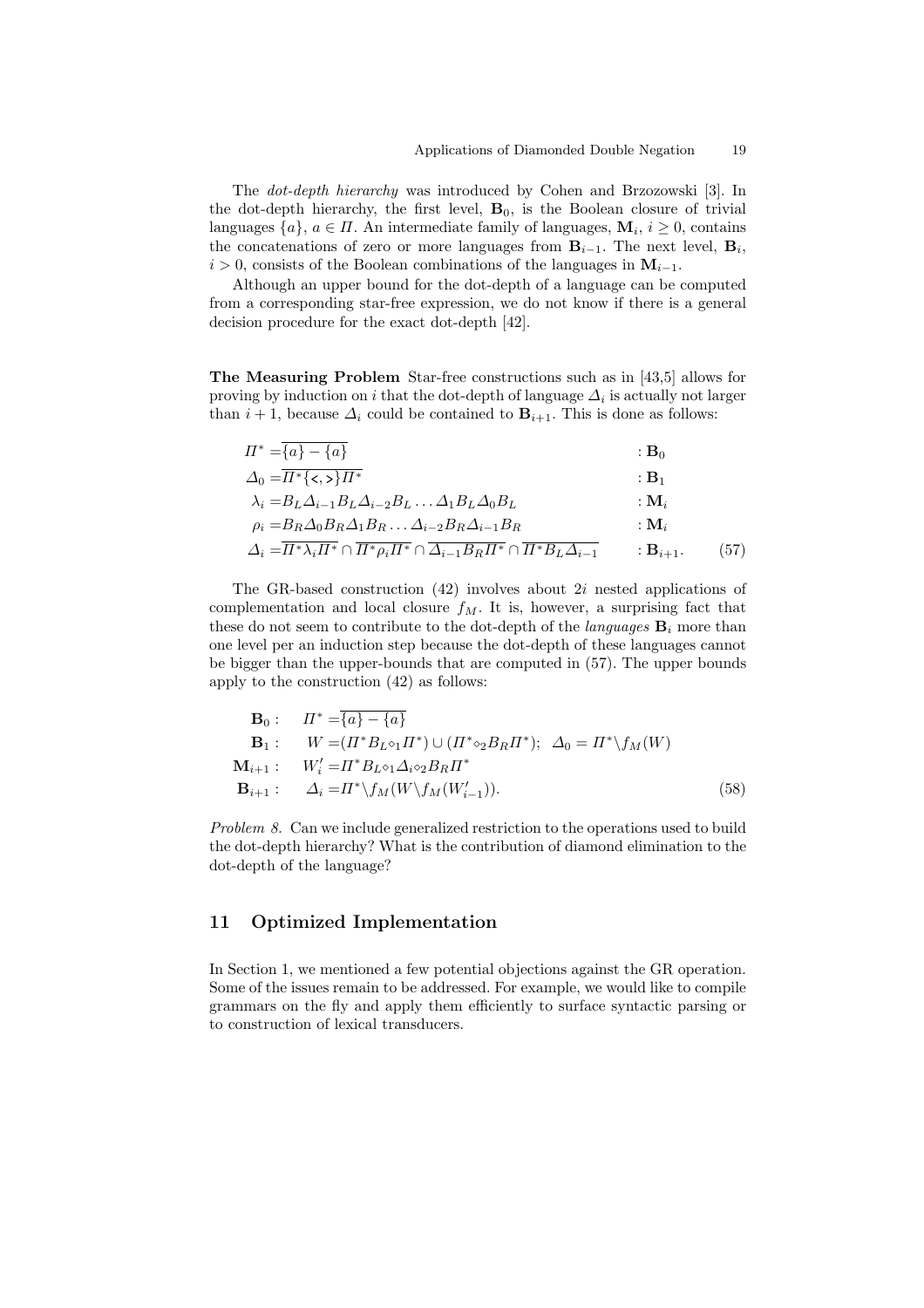Guided Intersection The intersection of Two-Level rules would normally be too large [44], which causes difficulties if we try to compile the grammar component in separation. Karttunen [44] addresses this problem with a higharity operation: intersecting composition. Under this operation in expression  $L(\circ \cap)$   $(R_1, R_2, \ldots, R_r)$ , the intersection of the phonological constraints  $R_1$ ,  $R_2, \ldots, R_r \subseteq \Pi^*$  is simultaneously restricted under composition with a regular relation  $L$  that represents the pairs of analyses and lexical forms.

A comparable approach can be used when the grammar is compiled using the GR operation. This time, however, a constraint language  $L' = \pi_1^{-1}(\{x_2 \mid$  $(x_1,x_2) \in L$ ) based on the set of lexical strings in lexicon L should be added to the postcondition as a conjunctive:

$$
L \circ [L' \cap (W \stackrel{\Pi,2,M}{\Rightarrow} W')] = L \circ [\circ_0 \Pi^* \cup W \stackrel{\Pi,2,M}{\Rightarrow} \circ_0 L' \cup W'] = L \circ [\Pi^* \setminus d_M(W'')]
$$
  
where  $W'' = (\circ_0 \Pi^* \cup W) \setminus (\circ_0 L' \cup W').$  (59)

A new diamond,  $\delta_0$ , is concatenated to L' because it is not guaranteed that  $W' \cap \Pi^* \subseteq L'$ . We see now that the set of lexical forms and the grammar can both be combined under the GR operation, but we do not yet obtain an efficient compilation method without further optimizations. Languages  $W$  and  $W'$  are typically similar to local grammar languages such as  $\pi^* G H^*$  of Mohri (2005), since it often happens that  $W = \Pi^* W \Pi^*$  or  $W' = \Pi^* W' \Pi^*$ . A slightly improved compilation method would take advantage of the sparseness and locality of the grammar constraints.

Non-Deterministic Failure Automata Because  $W$  and  $W'$  are obtained as unions from individual grammar rules, it is natural and space efficient to represent these languages with non-deterministic automata. It might be also a good idea to compress these automata by optimizing their transition relations using failure transitions [18].

Optimized State Subsets The classical subset construction algorithm [45] constructs a deterministic automaton by creating all subsets of the state set that are reachable from the initial state with some common strings. The failure representation [18] optimizes also determinization, because it makes earlier states more *popular subset elements* than the latter states. In addition, many subsets could be merged easily by a trick that we call final loop optimization: if the subset contains an element state  $q$  that recognizes the universal language over the alphabet of the remaining suffixes, it is of no use to add any other element states to the subset.

Guided Determinization Suppose that we want to determinize the automaton recognizing  $W''$  before the diamonds are removed from it. In order to take better advantage of the final loop optimization, we would like to ensure that  $W''$  is as large as possible. Accordingly, we add all strings that do not occur in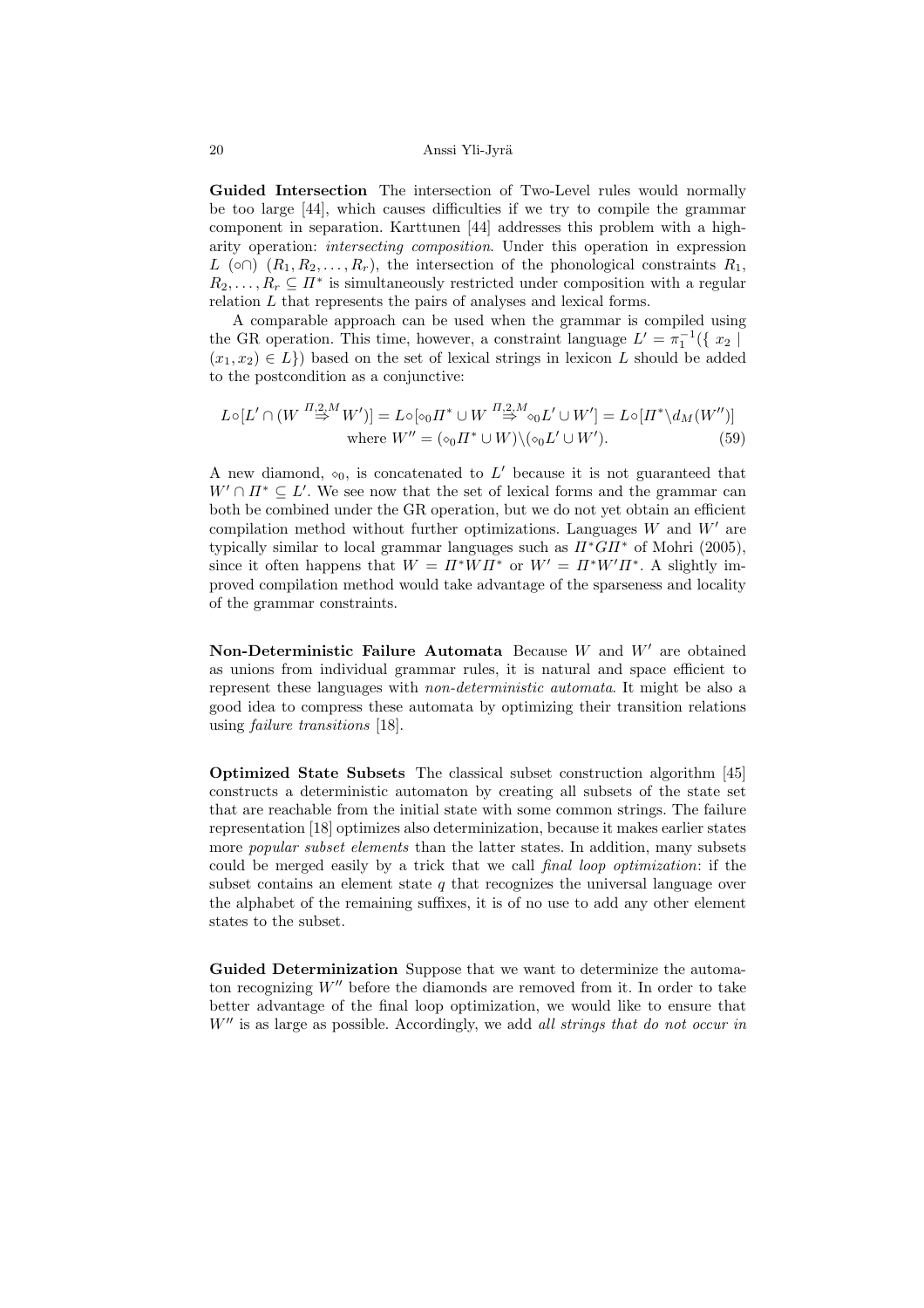*lexicon* (*i.e.* the strings in  $\overline{L'} = \Pi^* \backslash L'$ ) to the minuend ( $\circ_0 \Pi^* \cup W$ ). In addition, these bad strings can contain diamonds freely. This change can make  $W''$  larger, but  $d_M(W'')$  remains the same:

$$
d_M(W'') = d_M((\diamond_0 \Pi^* \cup W \cup d_0^{-1}(\overline{L'})) \setminus (\diamond_0 L' \cup W')).
$$
 (60)

A non-deterministic automaton recognizing  $(\circ_0 \Pi^* \cup W \cup d_0^{-1}(\overline{L'}))$  reaches a final loop when it recognizes a marked string  $w \in (\Pi \cup M)^*$  for which  $w(\Pi \cup M)^* \cap$  $d_0^{-1}(L') = \emptyset$ . This optimizes the subset construction considerably. The resulting method would apply the grammar to the lexicon in a very much similar way as intersecting composition  $[44]$ , *i.e.* by avoiding paths that are not supported by the lexicon.

**Subtracting Determinization** In the above, the subtrahend  $(\circ_0 L' \cup W')$  has to be determinized. This can be a bottleneck, because typically  $W' = \Pi^* W'$ . we can, however, postpone the determinization of the subtrahend by using de Morgan's law, which allows us, in a way, *subtract during determinization*:

$$
(\diamond_0 \Pi^* \cup W \cup d_0^{-1}(\overline{L'})) \setminus (\diamond_0 L' \cup W') = \overline{\diamond_0 \Pi^* \cup W \cup d_0^{-1}(\overline{L'})} \cup \diamond_0 L' \cup W. \quad (61)
$$

**Specialization** We can *specialize* the generalized postcondition  $W'$  of the grammar by intersecting it with lexicon  $L'$  because only the strings in  $L'$  need permissions. The subtrahend can, thus, be replaced with  $({\diamond}_0 L' \cup (d_M^{-1}(L') \cap W'))$ . It is also possible that the determinization of sub-expression  $\circ_0 \Pi^* \cup W \cup \overline{L'}$  is a bottleneck, because typically  $W = \Pi^*W$ . To address this problem, we can specialize W and rewrite the sub-expression as  $\circ_0 \Pi^* \cup (d_M^{-1}(L') \cap W) \cup \overline{L'}$ .

In comparison to W, intersection  $d_M^{-1}(L') \cap W$  is easier to determinize as a part of the subexpression: it looks like its correlate  $d_0^{-1}(\overline{L'})$  is already in the union. Moreover, if very few marked strings in  $W$  applied to the lexicon, the intersection would result into a small or empty language, which reduces the burden of determinization. The same could happen also with the strings in  $W'$ , which suggests that both  $W$  and  $W'$  should be specialized as in the equation

$$
\Pi^* \backslash d_M(W'') = \Pi^* \backslash d_M(\overline{W'''})
$$
  
where 
$$
W''' = \overline{\circ_0 \Pi^* \cup (d_M^{-1}(L') \cap W) \cup d_0^{-1}(\overline{L'})} \cup \overline{\circ_0 L'} \cup (d_M^{-1}(L') \cap W').
$$
 (62)

In sum, a deterministic automaton recognizing the marked language can be constructed, in most cases, without much effort on useless paths. While this language still contains diamonds, it is a significant step in computing Formula (59) efficiently.

We look forward to experiments that compare the GR-based compilation method for two-level grammars with Karttunen's intersecting composition [44].

Problem 9. Is there a lazy algorithm that would (1) determinize, (2) complement, (3) remove diamonds and (4) determinize using dynamic programming? Can it compute  $d_M(\overline{W''})$  more efficiently than the step-by-step approach?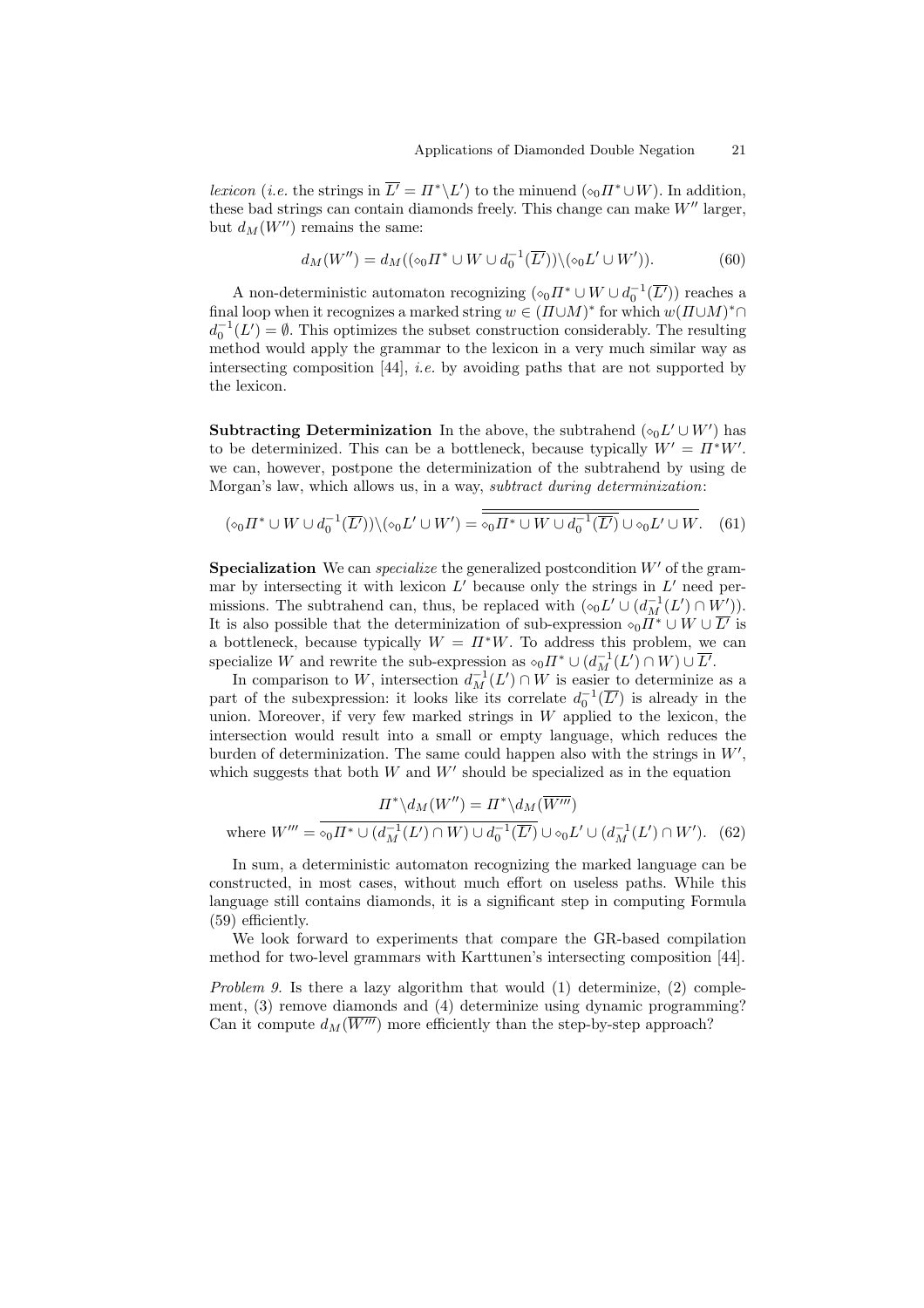Problem 10. Are there real cases where the presented optimization is not sufficient? Can the implementation of the GR operator be optimized for them? Can the evaluation of GR take advantage of layerization?

Problem 11. Can we define weighted generalized restriction and optimize it in different applications?

Problem 12. Can we define the GR operator even more generally without loosing its good properties? Study the use of  $\nu_{\star}$  with coherent intersection.

# 12 Conclusion

Generalized restriction is a new and lesser-known star-free operation. It takes advantage of special-purpose marker symbols, diamonds, when combining the Boolean operators with concatenation. It increases the succinctness of star-free expressions and can be used with other regular operators. The operator has several important applications. It expresses a large family of constraints, rules and grammars as languages whose strings contain diamonds. An elegant representation for transducers is obtained by defining transductions via bimorphisms where generalized restriction describes the pivot. Inside bimorphisms, the operator can generate a set of candidates for a system of violable constraints.

We discussed many properties and applications of generalized restriction and identified twelve open problems. In addition, we sketched an optimized compilation method for two-level grammars.

# Acknowledgements

In 2002, Lauri Carlson provided invaluable intellectual feedback and support during my first explorations of star-freeness [5] and first-order definability in finite-state grammars. This article was improved through some critical comments by Dale Gerdemann, Måns Hulden and Kimmo Koskenniemi in 2008.

# References

- 1. Schützenberger, M.P.: On finite monoids having only trivial subgroups. Information and Control 8(2) (1965) 190–194
- 2. McNaughton, R., Papert, S.: Counter-free Automata. Research Monograph No. 65. MIT Press (1971)
- 3. Cohen, R.S., Brzozowski, J.A.: Dot-depth of star-free events. Journal of Computer and System Sciences 5 (1971) 1–15
- 4. Thomas, W.: Classifying regular events in symbolic logic. Journal Comput. System Sci. 25 (1982) 360–376
- 5. Yli-Jyrä, A.: Describing syntax with star-free regular expressions. In: 11th EACL 2003, Proceedings of the Conference, Budapest, Hungary (2003) 379–386
- 6. Johnson, C.D.: Formal aspects of phonological description. Number 3 in Monographs on linguistic analysis. Mouton, The Hague (1972)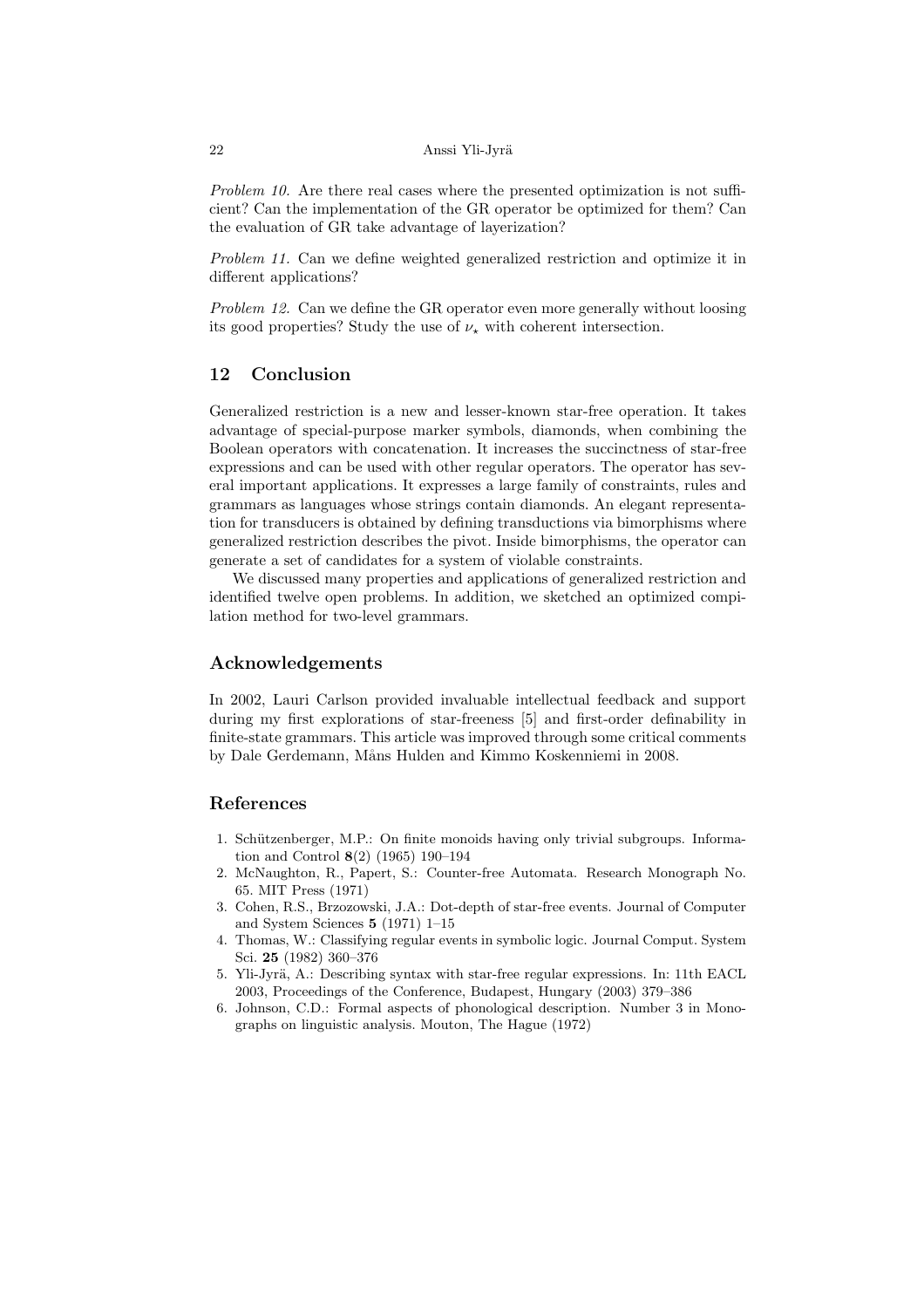- 7. Kaplan, R.M., Kay, M.: Regular models of phonological rule systems. Computational Linguistics 20(3) (1994) 331–378
- 8. Koskenniemi, K.: Two-level morphology: a general computational model for wordform recognition and production. Number 11 in Publications. Department of General Linguistics, University of Helsinki, Helsinki (1983)
- 9. Yli-Jyrä, A., Koskenniemi, K.: Compiling contextual restrictions on strings into finite-state automata. In Cleophas, L., Watson, B.W., eds.: The Eindhoven FAS-TAR Days, Proceedings. Number 04/40 in Computer Science Reports, Eindhoven, The Netherlands, Technische Universiteit Eindhoven (2004) Also available at www.ling.helsinki.fi/~aylijyra/dissertation/7.pdf.
- 10. Karttunen, L., Koskenniemi, K., Kaplan, R.M.: A compiler for two-level phonological rules. Report CSLI-87-108, Center for Study of Language and Information, Stanford University, CA (1987)
- 11. Grimley-Evans, E., Kiraz, G.A., Pulman, S.G.: Compiling a partition-based twolevel formalism. In: 16th COLING 1996, Proc. Conference. Volume 1., Copenhagen, Denmark (1996) 454–459
- 12. Elgot, C.C.: Decision problems of finite automata design and related arithmetics. Transactions of the American Mathematical Society 98(1) (1961) 21–51
- 13. Büchi, J.R.: Weak second-order arithmetic and finite automata. Zeitschrift für Mathematische Logik und Grundlagen der Mathematik 6 (1960) 66–92
- 14. Vaillette, N.: Logical Specification of Finite-State Transductions for Natural Language Processing. PhD thesis, Ohio State University (2004)
- 15. Yli-Jyrä, A., Koskenniemi, K.: Compiling generalized two-level rules and grammars. In: Proceedings of FinTAL 2006. LNAI (2006)
- 16. Pin, J.E., Straubing, H., Thérien, D.: Some results on the generalized star-height problem. Information and Computation 101(2) (1992) 219–250
- 17. Koskenniemi, K., Tapanainen, P., Voutilainen, A.: Compiling and using finite-state syntactic rules. In: Proc. COLING'92. Volume I., Nantes, France (1992) 156–162
- 18. Mohri, M.: Local grammar algorithms. In Arppe et al., A., ed.: Inquiries into Words, Constraints, and Contexts. Festschrift in Honour of Kimmo Koskenniemi on his 60th Birthday. CSLI Publications (2005) 84–93
- 19. Karttunen, L.: Finite-state constraints. In: Proceedings of the International Conference on Current Issues in Computational Linguistics, Universiti Sains Malaysia, Penang, Malaysia (1991)
- 20. Beesley, K., Karttunen, L.: Finite state morphology. CSLI Studies in Computational Linguistics. CSLI Publications, Stanford, CA, USA (2003)
- 21. Black, A., Ritchie, G., Pulman, S., Russell, G.: Formalisms for morphographemic description. In: 3rd EACL 1985, Proceedings of the Conference, Copenhagen, Denmark (1987) 11–18
- 22. Yli-Jyrä, A., Koskenniemi, K.: A new method for compiling parallel replacement rules. In Holub, J., Ždǎrek, J., eds.: Implementation and Application of Automata, 12th International Conference, CIAA 2007, Revised Selected Papers. Volume 4783 of LNCS., Springer (2007) 320–321
- 23. Barthélemy, F.: Partitioning multitape transducers. In: Pre-proceedings of FSMNLP 2005. (2005) 3–12 The post-proceedings will appear in the LNAI series of Springer-Verlag.
- 24. Krauwer, S., des Tombe, L.: The finite state transducer as a theory of language. Utrect Working Papers in Linguistics, UWPL 9 (1980) 1–86
- 25. Yli-Jyrä, A.: Axiomatization of restricted non-projective dependency trees through finite-state constraints that analyse crossing bracketings. In Kruijff, G.J.M.,